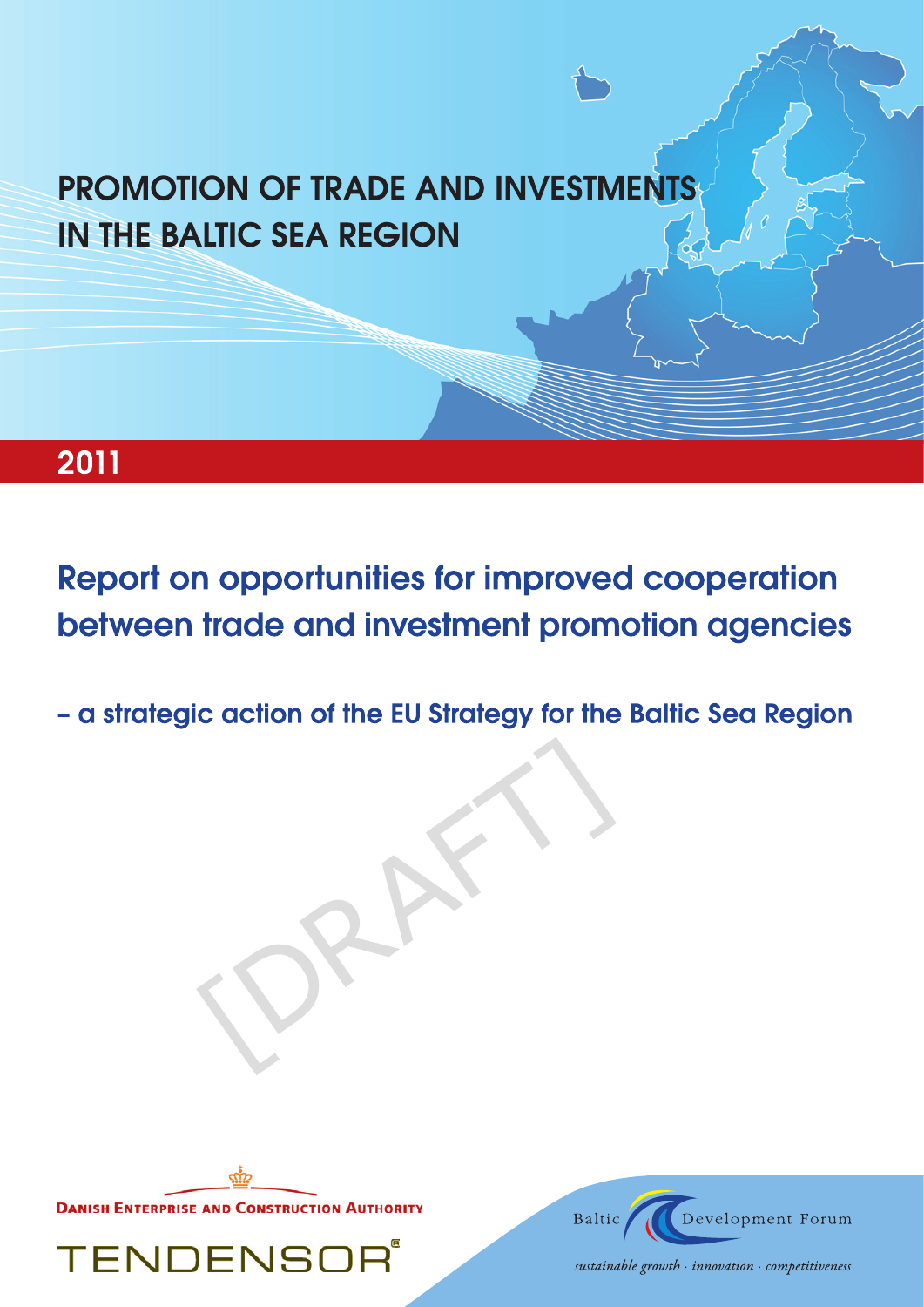Authors: Marcus Andersson, Head of Public Affairs at Baltic Development Forum and Director of Research and Business Development at Tendensor AB and Per Ekman, CEO and founder of Tendensor AB.

Client: Danish Enterprise and Construction Authority of the Ministry of Economic and Business Affairs

Date: 27 May Contact: Marcus Andersson, phone: +46 708 67 36 34, email; ma@bdforum.org / marcus.andersson@tendensor.se and Per Ekman, phone: +46 (0)707 44 99 80, email: per.ekman@tendensor.se

Web: www.bdforum.org / www.tendensor.se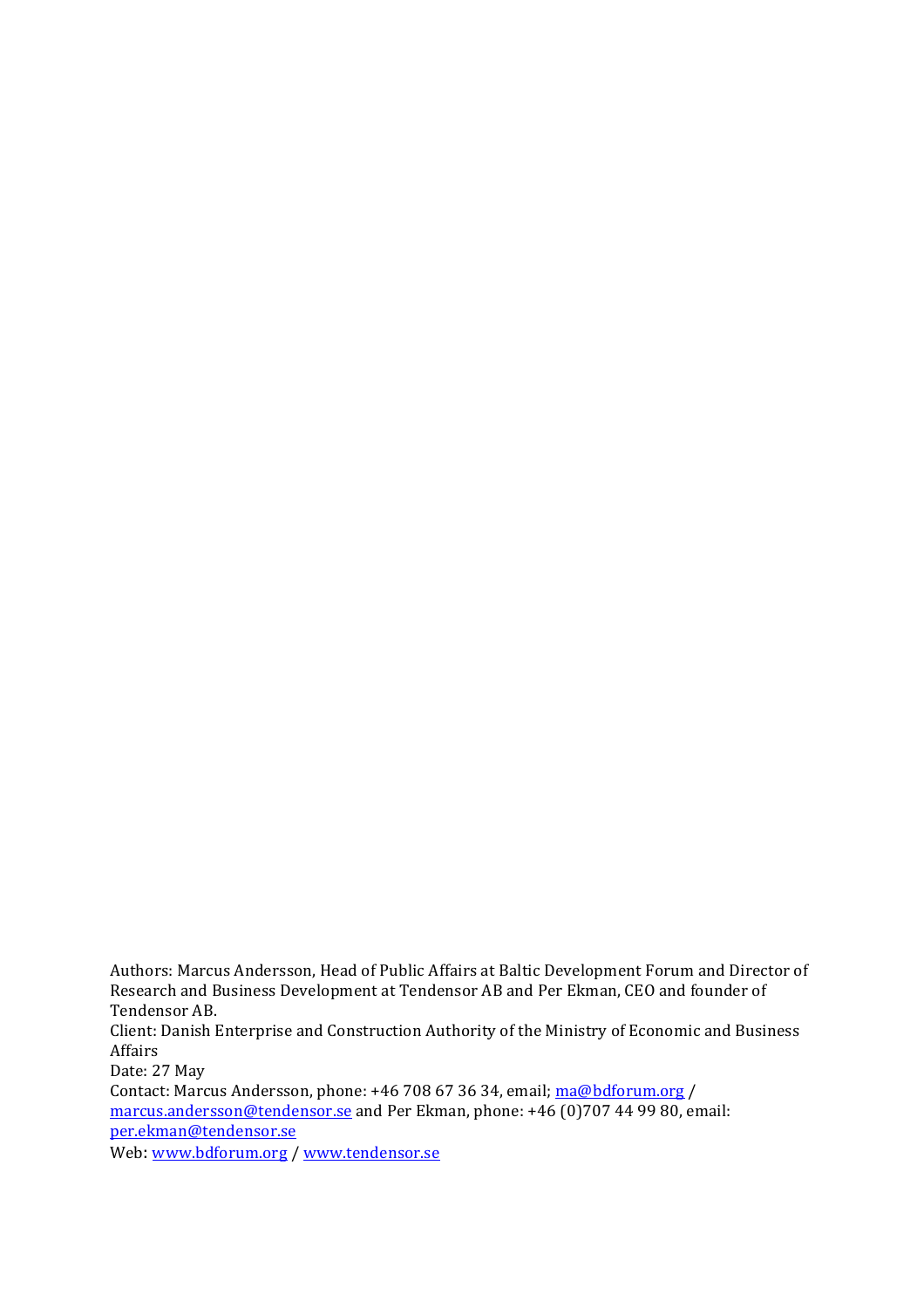## **Table of contents**

## **Executive Summary**

## **1. Introduction!**

- 1.1 About the European Union Strategy for the Baltic Sea Region (BSR)
- 1.2 Investment and trade promotion: definitions, characteristics and actors
	- 1.2.1 Investment promotion
	- 1.2.2 Trade promotion
	- 1.2.3 Why trade and investment promotion?
	- 1.2.4 Motives for combining trade and investment promotion
	- 1.2.5 Differences between trade and investment promotion

1.2.6 Investment decision behaviour, investment promotion techniques and place marketing

## **2. Trade and investments in the Baltic Sea Region - current situation!and!trends!**

## **3. Investment and trade promotion bodies and efforts in the BSR**

3.1 National trade and investment bodies

3.2 Past and current joint trade and investment promotion efforts in the Region 3.3 Notable bilateral, private sector-led and sub-national joint trade and investment efforts

3.4 Nordic and Baltic bodies and initiatives

## **4. Opportunities and challenges for regional cooperation in trade** and investment promotion

## **5. Final!observations!and!recommendations**

 $5.1$  Recommendations – policy and strategy

5.2 Operational recommendations

## **Sources**

## **Interviews!**

**Acknowledgements!**

## **About Baltic Development Forum**

## **About!Tendensor!AB!**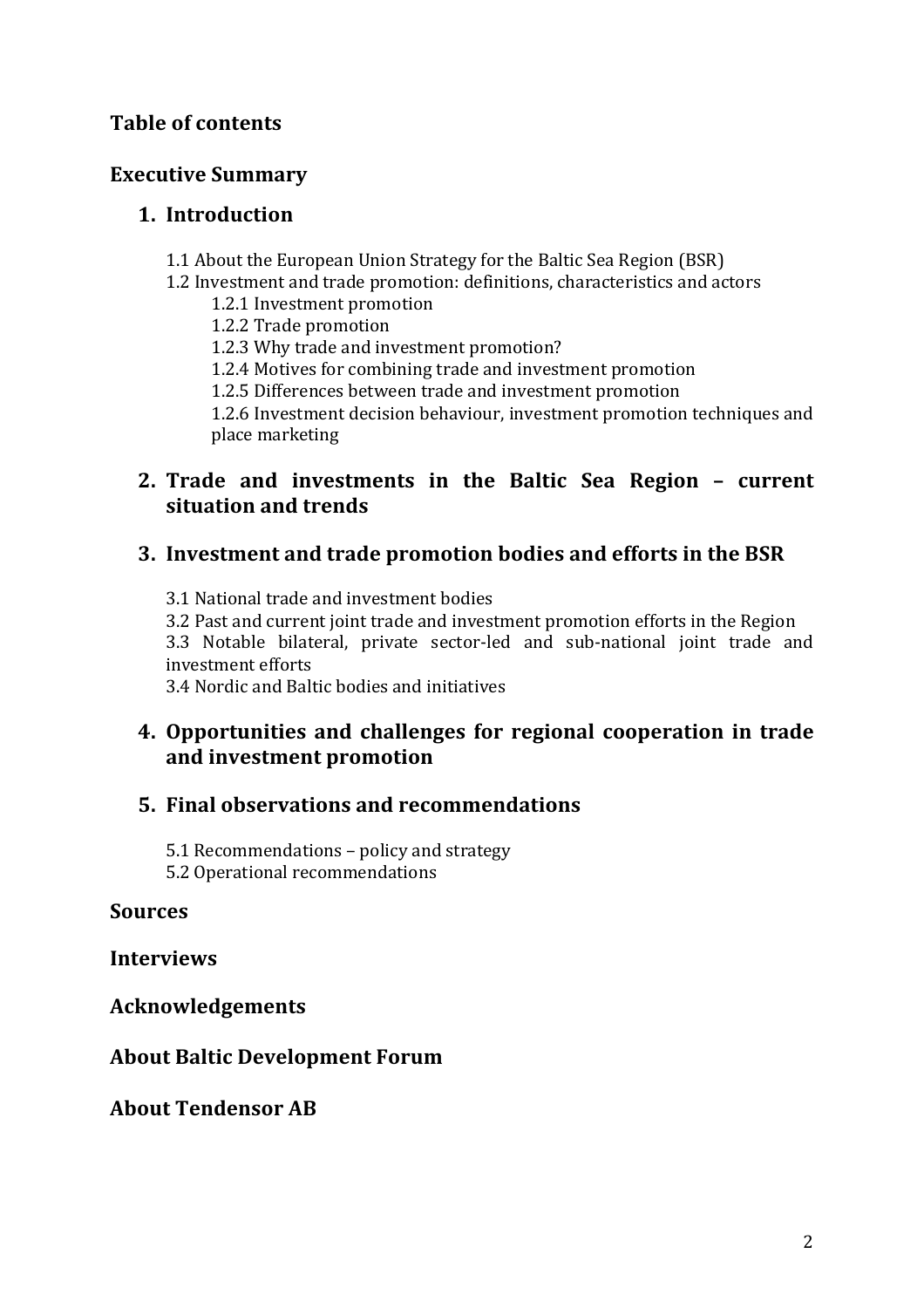## **Executive Summary**

This report has been commissioned by the *Danish Enterprise and Construction Authority* of! the!Ministry! of! Economic!and!Business!Affairs!and! produced! by!*Baltic'Development' Forum* in collaboration with Swedish consultancy *Tendensor AB*.

The purpose of the report is to present recommendations on how cooperation between trade promotion organisations ("TPOs") and investment promotion agencies ("IPAs") can be improved in order to promote trade and investments in the EU Members States of the Baltic Sea Region (BSR).

The objective to improve trade and investment ties in the BSR is a so-called strategic action set out in the European Union Strategy for the Baltic Sea Region (EUSBSR). The Danish Enterprise and Construction Authority has been mandated by the European Commission to coordinate the strategic action.

The main recommendations of the report evolve around the following:

- The BSR countries should focus its cooperation efforts in investment and trade promotion where there is critical mass. There should be more opportunities for IPAs and TPOs in the BSR to jointly identify and prioritise sectors and clusters that are strong across the region and have dense networks hetween them
- There should be opportunities to engage the TPOs and IPAs deeper in policy advocacy dialog and discussion about branding the BSR, engage the private sector more in the discussions about investment and trade promotion and investigate the potential to credibly position the BSR as global frontrunner in the green sectors.
- There should be opportunities for co-location of foreign offices in some market to achieve information synergies and cost savings, and to explore the possibility of POs in one BSR country to serve firms from the other BSR countries.
- As many of the EU Member States in the BSR is currently modifying their EU funding programmes to better reflect the objectives of the EUSBSR, the Member States should be encouraged to take into account the needs of trade and investment promotion agencies.
- The European Commission should tailor the next generation of funding programmes (maybe especially the Territorial Co-operation programmes ("INTERREG")) to better suit the needs of trade and investment promotion agencies.
- The Danish Enterprise and Construction Authority is recommended to invite the ministries of the region in charge of trade and investment promotion and/or heads of the investment and trade agencies in the BSR to discuss practical collaboration.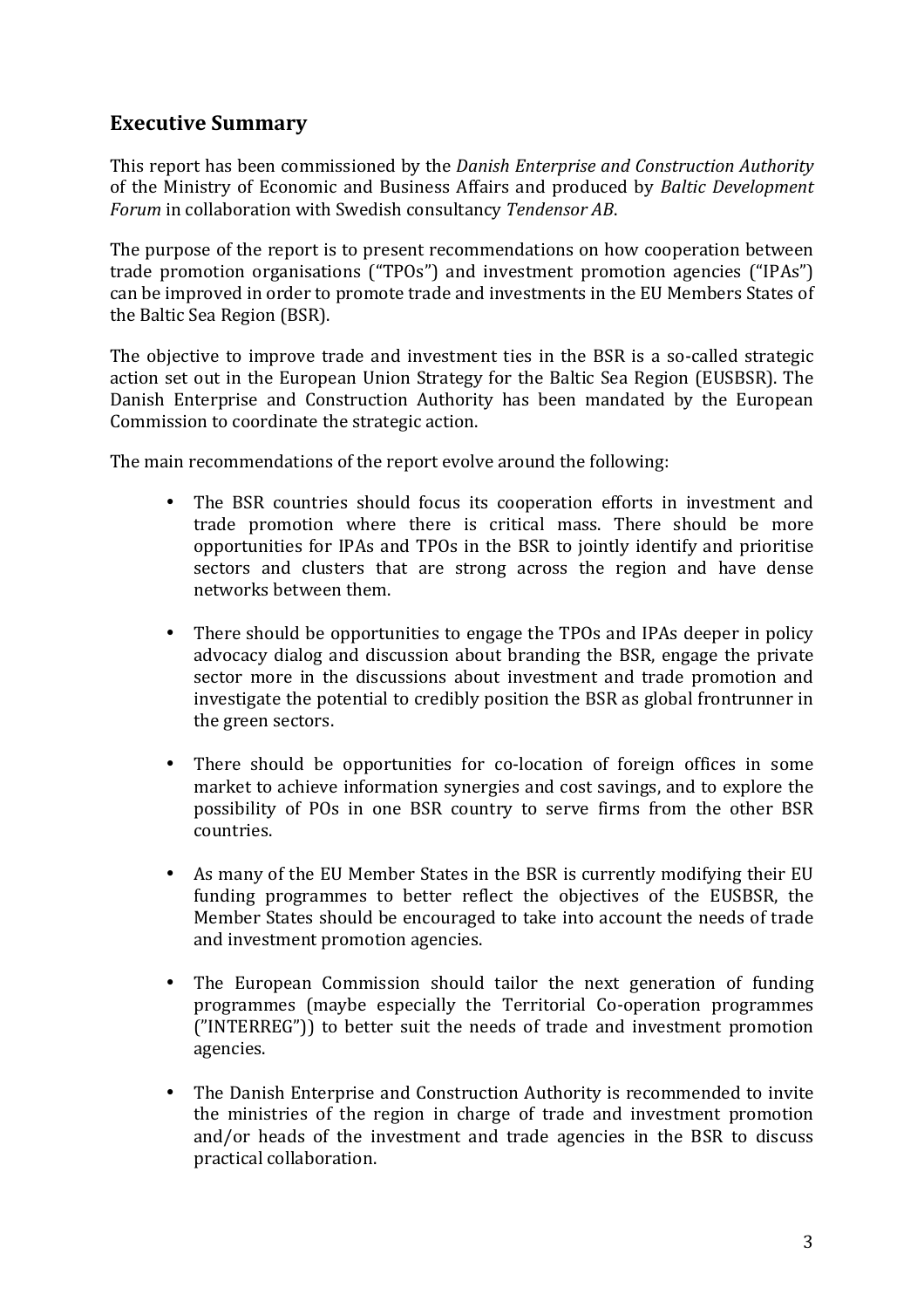- Collaboration aimed at increasing efficiency of operations could be a way forward to overcome the lack of institutional incentives for collaboration mentioned in the report.
- One concrete way to initiate a practical cooperation on an equal footing between the IPAs/TPOs in the region could be to apply for financial support from the Nordic-Baltic mobility programme for public administration.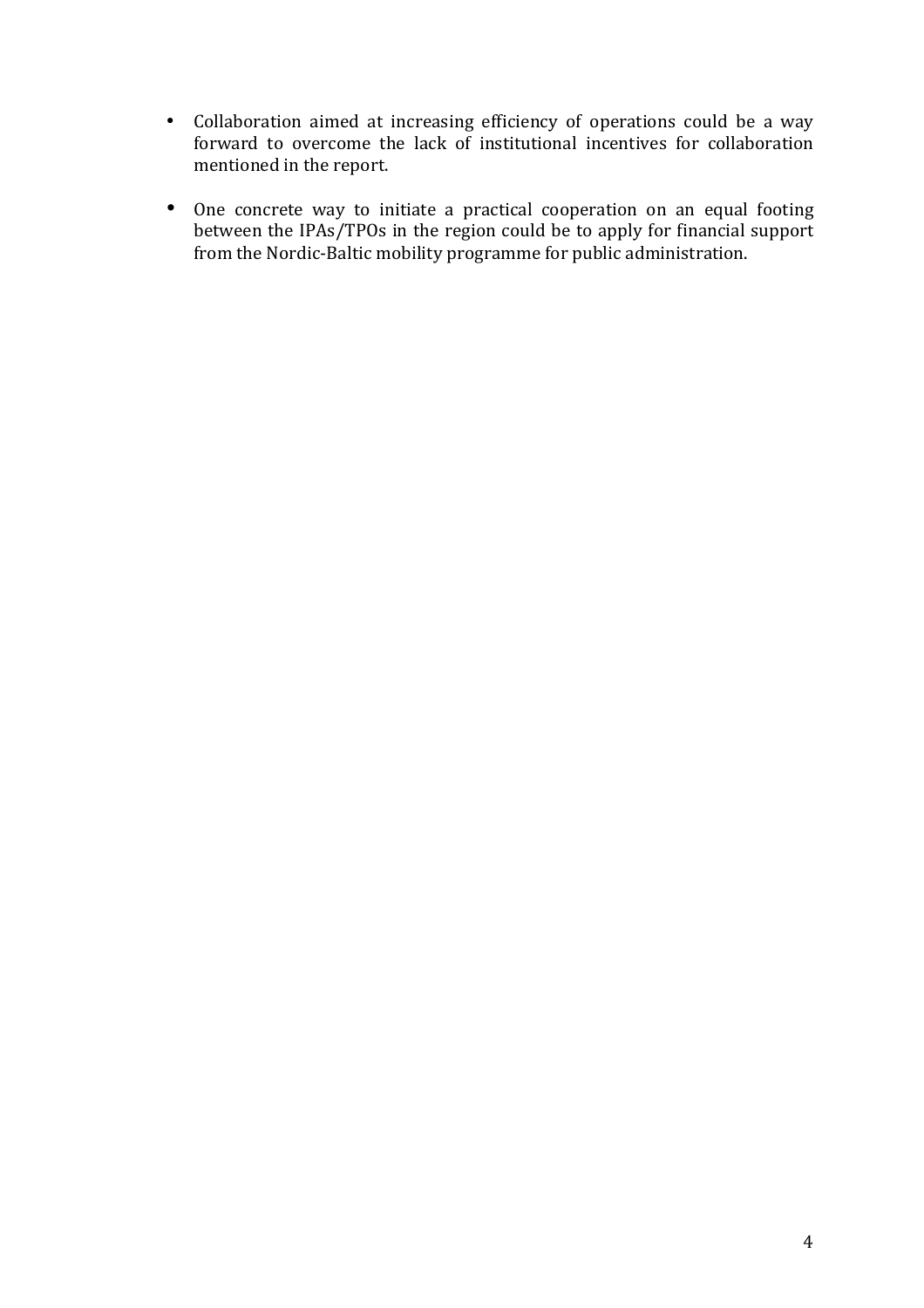## **1.** Introduction

This report has been commissioned by the *Danish Enterprise and Construction Authority* of the Ministry of Economic and Business Affairs and produced by *Baltic Development Forum* in collaboration with Swedish consultancy *Tendensor AB*.

The purpose of the report is to put forward recommendations for how cooperation between trade and investment promotion bodies can be improved in order to promote trade and investments in the EU Members States of the Baltic Sea Region (BSR).

This will be done by

- discussing briefly the nature of trade and investment promotion,
- mapping the most important investment and trade promotion bodies and efforts in the BSR.
- providing an overview of current trends in trade and investments in the BSR,
- identifying challenges of regional collaboration in the field and
- $\bullet$  suggesting recommendations for future action.

The objective to improve trade and investment ties in the BSR is a so-called strategic action set out in the European Union Strategy for the Baltic Sea Region (EUSBSR). This strategic action envisages better cooperation between trade and investment promotion bodies aiming at further enhancing the tools provided by the Member States in the area in order to promote intra-regional as well as external trade and investments. The Danish Enterprise and Construction Authority has been mandated by the European Commission to coordinate the strategic action.

This report focuses mainly on national public or semi-public trade and investment promotion bodies, even if significant trade or investment promotion efforts of other bodies can be covered, such as private, sub-national and pan-Baltic bodies<sup>1</sup>. The report focuses on both intra-regional as well as extra-regional trade and investments.

The report is based on a review of literature on investment promotion, trade and export promotion, commercial diplomacy, place branding and cooperation in the BSR, as well as 15 interviews with senior executives of trade and investment promotion agencies in the region, researchers and experts. Please find the list of respondents in the "Sources" section.

#### **1.1 About the European Union Strategy for the Baltic Sea Region**

The European Union Strategy for the Baltic Sea Region consists of a Communication and an Action Plan. The Action Plan comprises 15 priority areas, which represent the main fields where the EU Strategy for the Baltic Sea Region can contribute to improvements, either through tackling the main challenges or through seizing the main opportunities.

Coordination of each priority area is in most cases allocated to a Member State, who in close contact with the Commission is responsible for its implementation and for

 $1$  In the case of Germany, the three Baltic Sea littoral Bundesländer will be covered alongside the federallevel hodies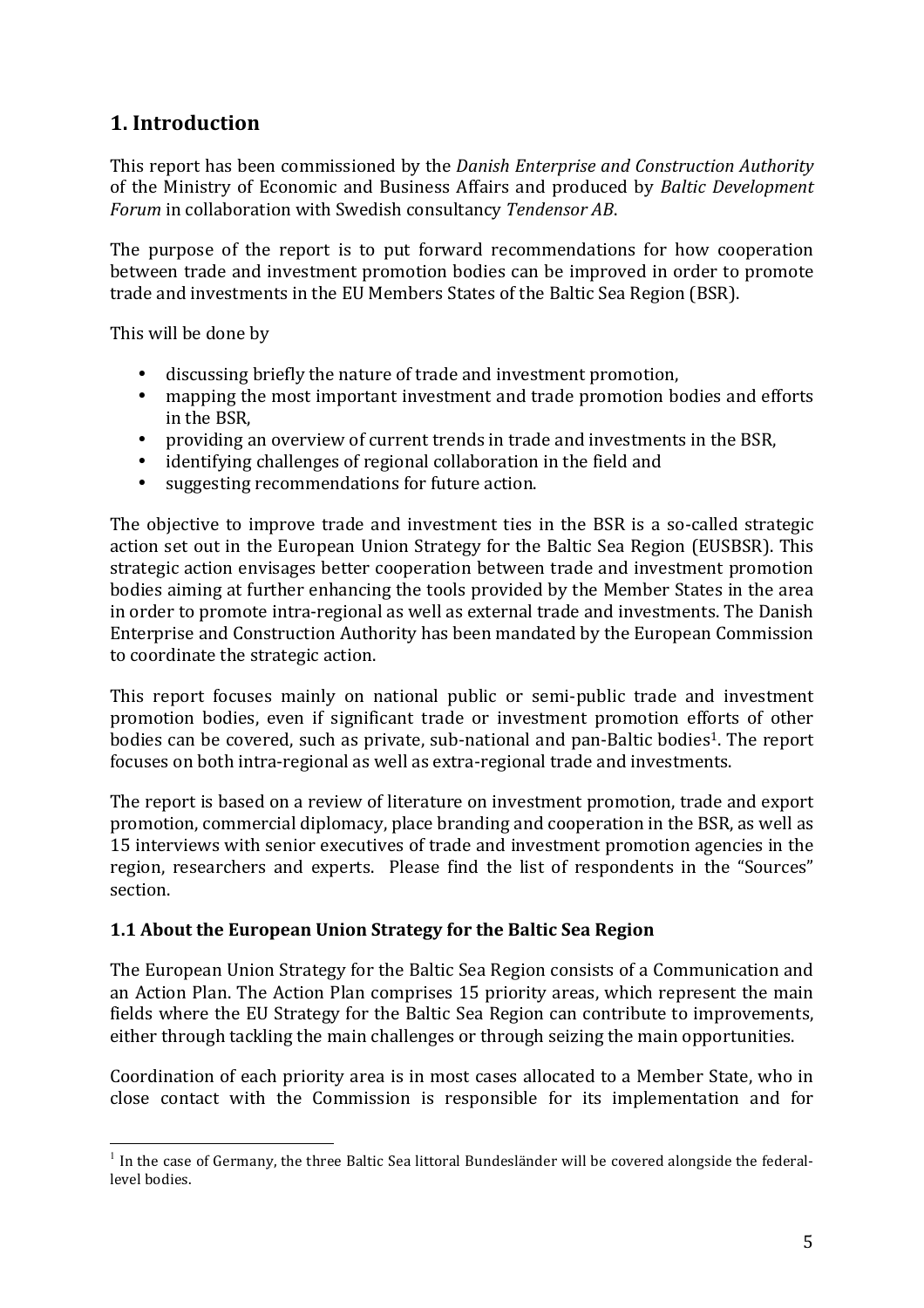involving other stakeholders in the process, especially other Member States, but also Regional and Local Authorities and Inter-Governmental and Non-Governmental Bodies.

The priority areas are organised into four thematic "pillars" and one horizontal section. The priority areas are implemented through detailed actions. Some actions are strategic for the Baltic Sea Region as they are designed to address specific and important issues for its regions, citizens and enterprises. Others are cooperative, meaning they are based on the benefits deriving from improving cooperation on issues where Member States and stakeholders are ready to do so.

In addition, a number of flagship projects are appointed for each priority, i.e. projects with a particular significance and potential. These should have a responsible lead partner as well as a deadline for implementation.

The strategic action "Promote trade and attract more investments into the Baltic Sea Region" is a part of priority area 8, labelled "Implementing the Small Business Act: to promote entrepreneurship, strengthen SMEs and increase the efficient use of human resources" (European Commission, 2010).

According to the original principle of the EUSBSR, no new funding is provided for its implementation. Instead, existing funding opportunities need to be utilised better for the purpose of the Strategy. The prioritised actions and Flagship projects of the strategy therefore exclusively relies on these existing sources, which may include Structural and Cohesion Funds, other EU funding (e.g. rural development, fisheries, external action, research and environment funds), national, regional and local funds, banks and International Financial Institutions, NGOs and other private sources. It is, according to the European Commission, therefore of primary importance to raise awareness of those in charge of existing funding possibilities to the added benefits of supporting projects and actions of the Strategy.

Thus, to match the jointly agreed priorities in the Strategy with existing funding instruments is a key objective for a successful implementation process and it is seen as important to make sure that the objectives of the Strategy are reflected in the relevant funding programmes. According to the European Commission, most of the Member States of the BSR either have modified or plan to modify their funding programmes to include a reference to the Strategy (European Commission, 2009).

#### 1.2 Investment and trade promotion: definitions, characteristics and actors

Investment and trade promotion efforts are the result of competition by governments in the efforts to attract foreign direct investments and to promote trade.

#### **1.2.1 Investment promotion**

Investment promotion is usually a task conducted by investment promotion agencies  $(IPAs)$ , which tend to have four different mandates: image building/country branding, investment generation, investor facilitation and investor servicing and policy advocacy.

1. The aim of *image building/country branding* is to create the perception of a country as an attractive site for international investment, including activities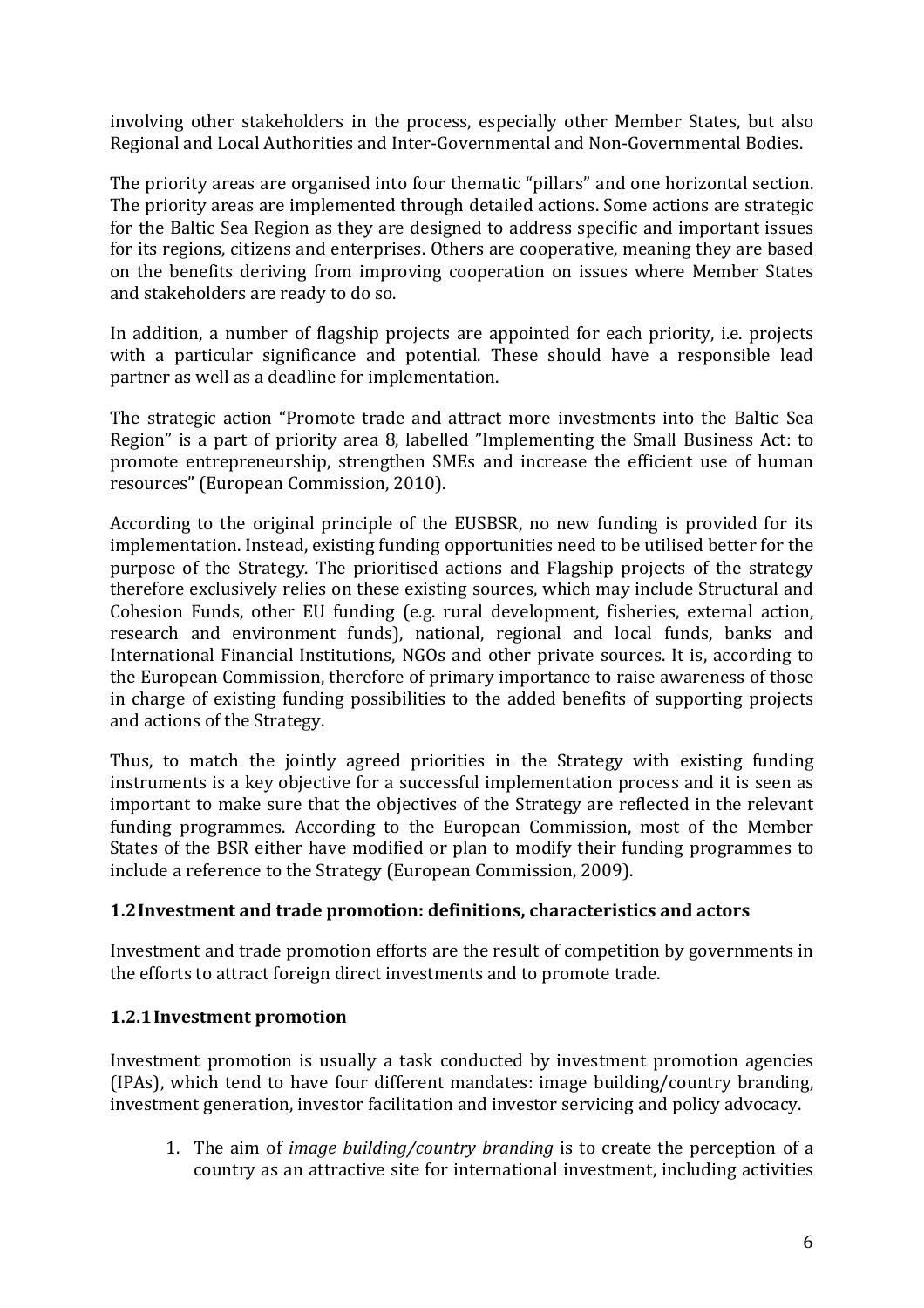such as focused advertising, public relations events, the generation of favourable news stories by cultivating journalists, etc.

- 2. *Investment generation* entails targeting specific sectors and companies with a view to creating investment leads, which include activities such as identification of potential sectors and investors, direct mailing, telephone campaigns, investor forums and seminars, and individual presentations to targeted investors. These activities can be done both at home and overseas.
- 3. *Investor facilitation and investor services* refer to the range of services provided in a host country that can help an investor in analysing investment decisions, establishing a business and maintaining the business, which can include activities such as information provision, "one-stop shop" service aimed at speeding up approval processes and assistance in obtaining sites, utilities, etc.
- 4. *Policy advocacy* is composed of the activities through which the agency supports initiatives to improve the quality of the investment climate and identifies the views of the private sector on that matter. Policy advocacy can be defined as efforts to affect changes in regulations, laws, and government policies as a way of improving the business climate. Activities can include surveys of the private sector, participation in task forces, policy and legal proposals and lobbying (Morisset and K. Andrews-Johnson, 2004, Szondi, 2007).

Promotion is only one of several tools available to countries striving to attract FDI or promote trade. Other tools include that governments can offer tax incentives and grants, provide industrial estates, create export-processing zones and ease the bureaucratic procedures and negotiate bilateral trade, tax and investment treaties (Wells and Wint,  $2000$ ).

The area of investment promotion has been quite well researched, and there is nowadays rather conclusive evidence that investment promotion activities have an effect on FDI (*Ibid.*, Kotler and Gertner, 2002 and Morisset and Andrews-Johnson, 2004). Even so, many investments take place without the involvement of investment promotion agencies. A recent survey done within the context of the Baltic Sea Region come to the conclusion that most investing firms see a small role for governmental investment promotion agencies in the actual investment decision-making process. The role of the IPAs is seen as most important in terms of providing information about a country's investment climate. It should be underlined though that this survey had a limited sample size and coverage<sup>2</sup> (Kotilainen and Nikula, 2010).

There are generally three main underlying motives for FDI, categorised as either:

- *Resource-seeking FDI* can be aimed at acquiring natural resources such as oil or minerals or to gain access to technological capability, information and management, organisational or marketing skills.
- *Market-seeking FDI*: Access to national or regional markets or free trade areas is a common reason for investments. The decision by transnational

<sup>&</sup>lt;sup>2</sup> The sample consisted of firms participating in the annual MIPIM real estate fair and Finnish forms active in the BSR (the "Finpro register").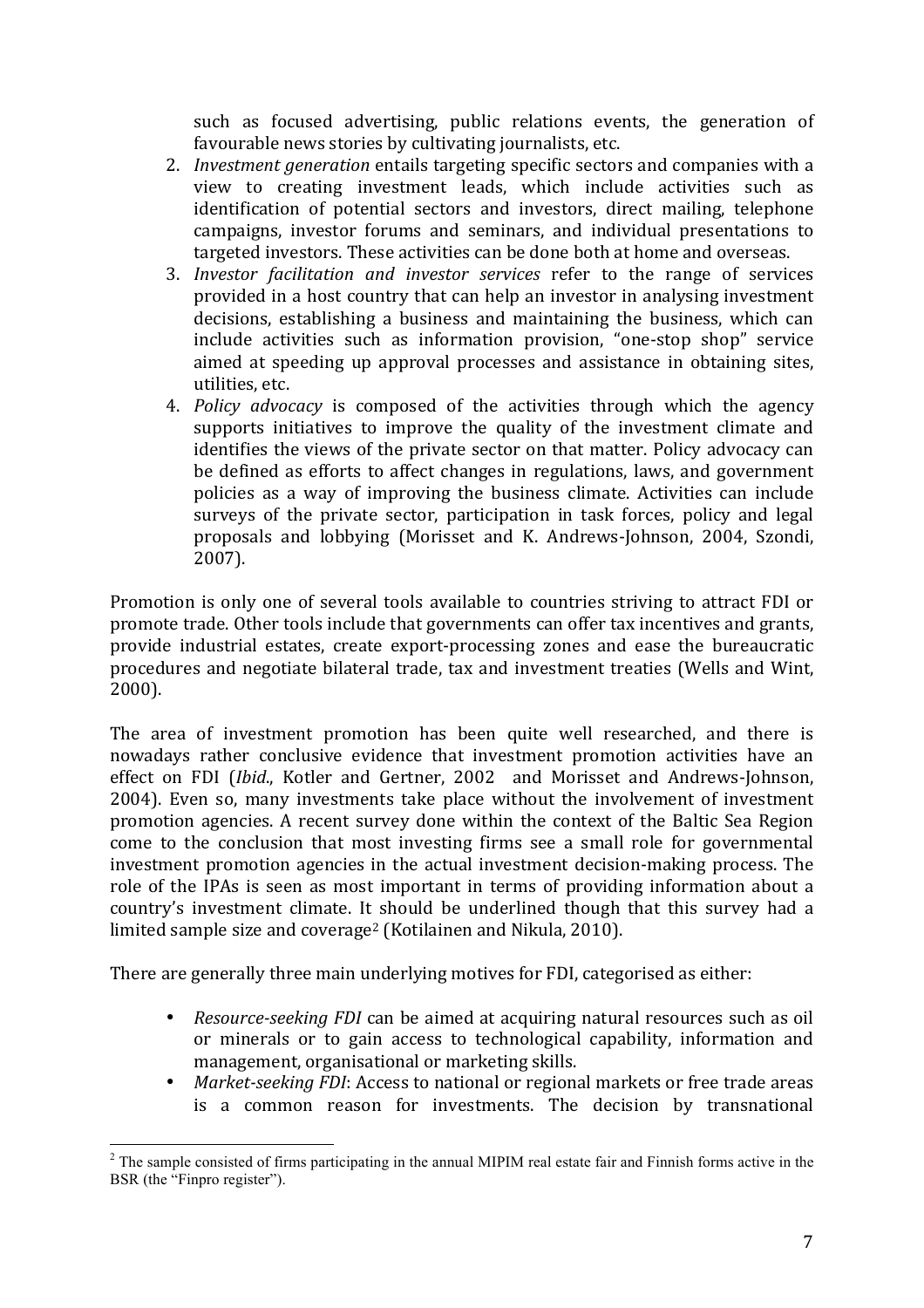corporations (TNCs) to set up in a foreign market can be motivated by market size and growth, trade barriers, demand for locally adapted goods, transport costs or a combination of these factors.

• *Efficiency-seeking FDI*: Commonly described as offshoring, TNC's, especially in labour-intensive sectors, may seek low labour costs in relation to the productivity of the work force (Pearce and Papanastassiou, 1996, UNCTAD, 2009).

There are several potential advantages of FDI for the host countries. First of all, the presence of foreign companies strengthens rivalry on the domestic market, leads to an inflow of knowledge and capital and creates better linkages to foreign locations (Ketels, 2009). This, in turn, strengthens the technological base and the competitiveness of domestic firms and the national economy and could result in more and better employment opportunities and a "virtuous cycle" of FDI and export growth (Duggan, 2000, UNCTAD, 2008).

#### **1.2.2 Trade promotion**

Trade (or export) promotion is carried out by trade promotion organisations<sup>3</sup> (TPOs). National TPOs can take many forms. In some countries they are part of government ministries, in others they are statutory agencies created by public law and, in some others, private sector bodies (such as a chamber of commerce). Sometimes they are a combination of a public and private enterprise (e.g. Swedish Trade Council) (ISO/ITC, 2010).

The objective of TPOs is to create the conditions required for a successful export promotion programme by helping potential exporters find markets for their products, providing them with a better understanding of products demanded in different export markets through market research, trade information and competitive intelligence and carrying out promotional and image-building activities abroad through trade fairs and missions.

One can divide the services TPOs tend to offer into four broad categories:

1) *Country image building/branding* (advertising, promotional events, but also advocacy);

2) *Export support services* (exporter training, technical assistance, capacity building, including regulatory compliance, information on trade finance, logistics, customs, packaging, pricing);

3) Marketing (trade fairs, exporter and importer missions, follow-up services offered by representatives abroad); and

4) *Market research, trade information and competitive intelligence* (general, sector, and firm level information, such as market surveys, on-line information on export markets, publications encouraging firms to export, importer and exporter contact databases)

<sup>&</sup>lt;sup>3</sup> Also called export promotion agencies, EPAs.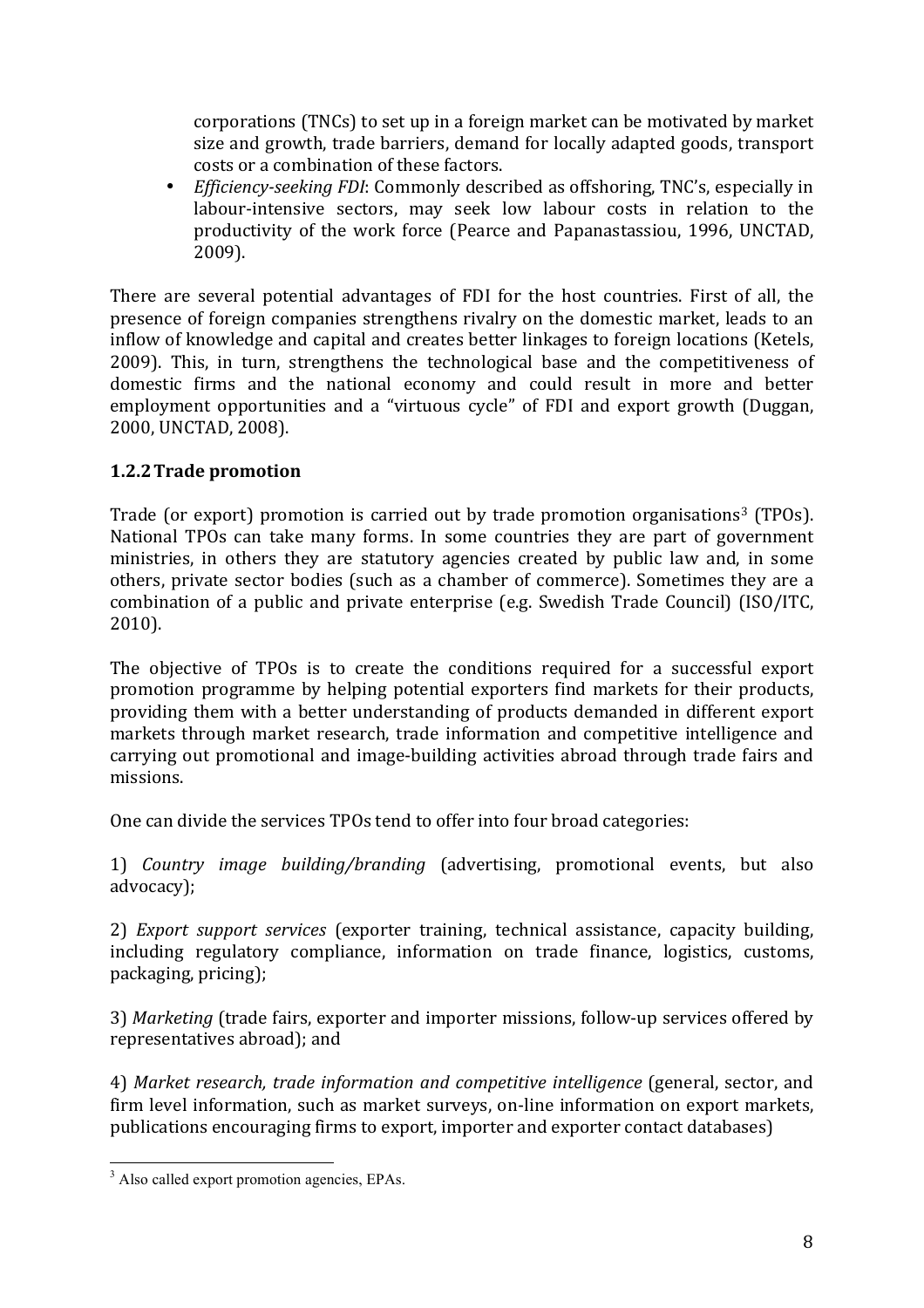As with investment promotion, there is evidence that export promotion activities on average have an impact on exports (e.g. Lederman et. al., 2006, Treleaven, 2006, ISO/ITC, 2010). It should be underlined, however, that there are many instances in which export promotion have no impact on exports, but it is beyond the scope of this study to discuss this issue (consult Lederman et. al., 2006 for a further discussion on the topic).

#### **1.2.3 Why trade and investment promotion?**

The economic justification for government intervention in trade and investment promotion is based on notions of market failure. It has been argued that the public-good character of investment promotion suggests that it should be a government-funded activity. Investment promotion generates social benefits that outweigh the possibility of generating profit from undertaking it, which means that it may not be provided to a sufficient degree by private markets (Wells and Wint, 2000). The same applies to trade promotion. A pioneer exporter, for example, make considerable investments in efforts to open up a foreign market, cultivating contacts and establishing distribution chains and other costly activities that can be used by their competitors (Hausmann and Rodrik, 2003). The theory of asymmetric information is another underlying assumption justifying government involvement: private firms have no incentives to provide foreign market information, as firms hesitate to spend recourses on research and marketing that can also benefit competitors (Lederman et. al., 2006). Companies aiming to do business in foreign markets, either through FDI or exports, have large needs for information. Investors need to know about appropriate business partners, costs, taxes and skills etc. and exporters need information about potential importers in foreign markets, quotas, environmental standards etc. Collecting such information is costly, and especially small companies lack the resources to collect such information. A publicly funded IPA or TPO can correct this market failure by acquiring the information and providing it at a low cost or free of charge (UNCTAD, 2009). In addition, the overall image building and marketing of the country as an FDI destination or exporter is assumed to be a public good, which therefore necessitates public intervention (Andersson and Ekman, 2011, Ryan and Zahra, 2005).

The interviews done for this report have revealed that it seems to be more common for TPOs to charge their customers than that the IPAs do so. This suggests that government intervention is needed more in investment promotion than in trade promotion. One example is the Swedish Trade Council, which provides some services, such as market information, free-of-charge, but charge for specific consultancy servies. The fact that more TPOs (such as Swedish Trade Council and Finpro, see discussion in chapter 3.1) than IPAs are partly private supports this argument. It is, according to Wells and Wint (2000), difficult to find examples of privately financed IPAs in the world (even though the organisation performing the investment promotion activities do not need to be government owned), which can be explained by the fact that investment promotion to a large extent is a public good, as discussed above.

It is assumed here that the competition between countries for investments and export share can be likened to the competition between firms on a market, and that cooperation between countries in investment and trade promotion is hampered by a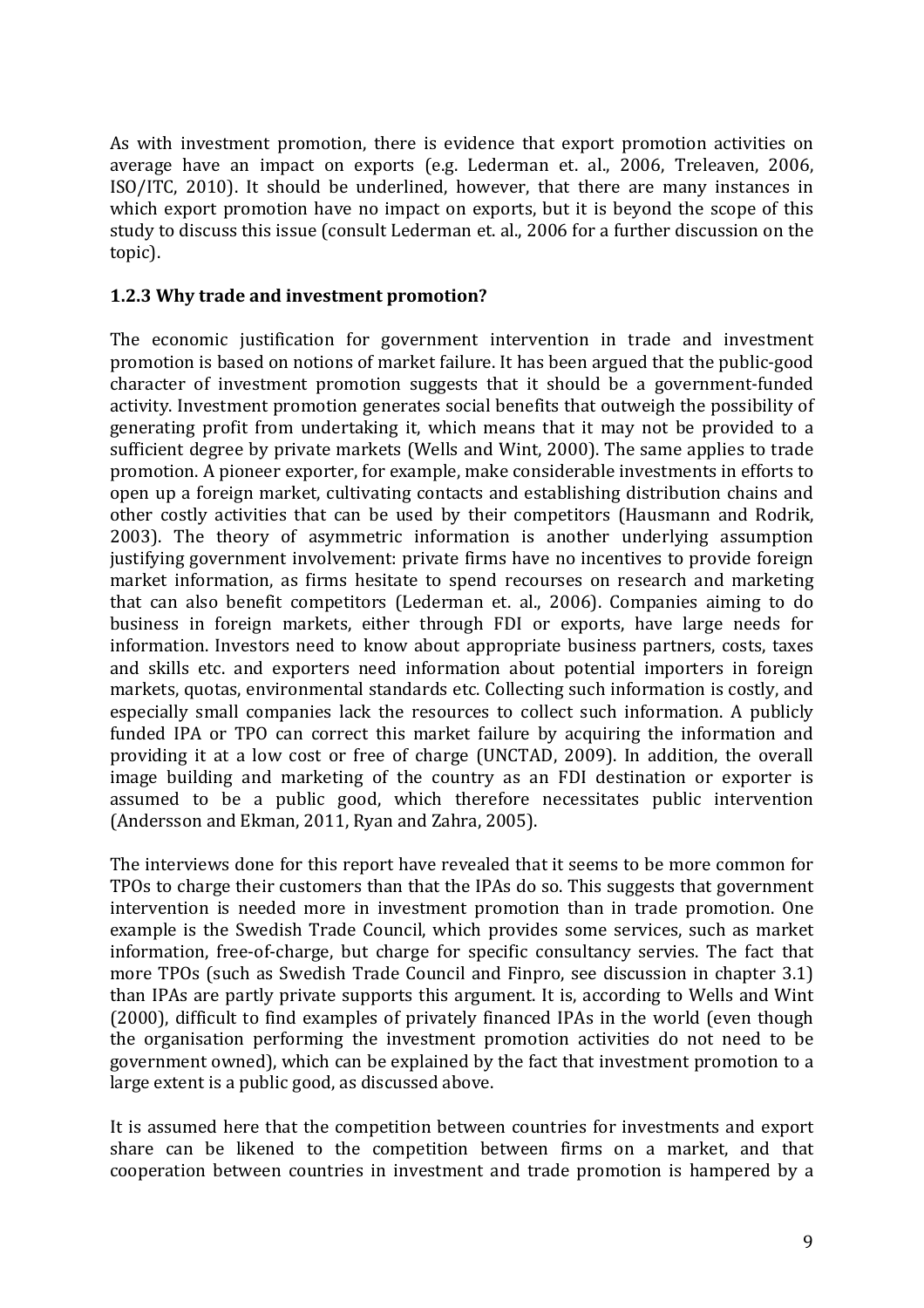similar market failure that justifies public intervention in investment and trade promotion on a national level. As a consequence, intervention from supra-national institutions may be necessary to induce the national bodies to collaborate in promotional activities.

#### **1.2.4 Motives for combining trade and investment promotion**

One contentious issue in trade and investment promotion is whether the two functions shall be integrated into one agency or be the task of two separate organisations.

According to a UNCTAD study (2009), the main rationale for creating institutions that promote investment as well as trade is that both functions have certain activities in common, most importantly the marketing of a country and its key industries. At the same time, it may be argued that investment promotion differs so much from trade promotion that it is necessary to have separate institutions for the two functions. Mapping trade and investment promotion agencies worldwide, the report shows that a majority (58 per cent) of the institutions promoting foreign investment at the national level do so exclusively, while 42 per cent also promote trade. The report indicates that combined agencies were more common in smaller economies. It concludes that integrating investment and trade promotion in a single agency could be a rational approach for smaller countries, where financial and human resources are often scarce and the need for international marketing is likely to be greater.

The study identifies the main reasons for creating combined agencies, and as many of these reasons are synergies that also could be applicable to why countries could benefit from collaboration in promotional efforts, a brief overview will be presented here.

The reasons can be divided into those that are related to (a) *policy and strategy* and to (b) *operations*.

#### *Policy'and'strategy*

- *Policy coherence*: A reason for merging investment and trade promotion is the desire to create a sense of coherent governance and there is an assumption that through a single agency, policy coherence would be more easily achieved.

*- Knowledge-sharing:* Having access to the knowledge and perspectives of trade promotion staff could be beneficial to investment promotion officials. For example, in areas such as cluster development or market intelligence, trade promoters could provide useful inputs to investment promotion strategies. The data and information that each agency possesses could be used to develop shared databases, for example on business sectors and companies in different countries.

Information can also be disseminated through less formalised channels. For example, sharing office space could lead to the informal exchange of valuable knowledge and new perspectives between investment and trade promotion staff. Some IPAs surveyed also emphasised the benefits of bringing together the perspectives of investment and trade promotion practitioners into one agency.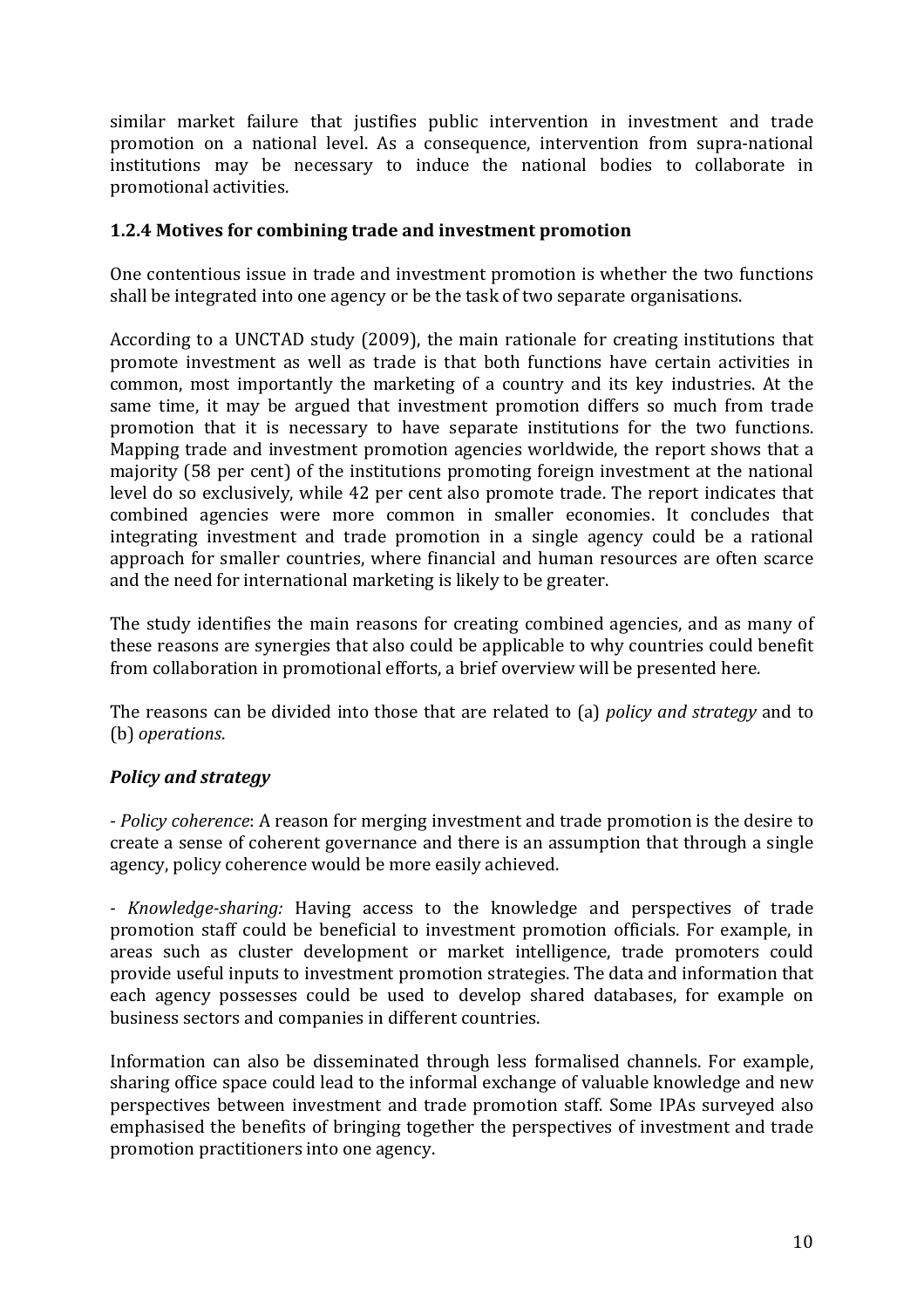- *Policy advocacy* is an area where IPAs and TPOs can find common ground and where joint efforts could vield better results with policymakers. As the IPAs and TPOs provide services to investors and exporters, they receive detailed knowledge about the problems that their clients face, a knowledge that enables the agencies to be advocates of policy reforms.

 $\sim$  *Investment promotion strategies*: FDI tends to be more integrated with trade in certain industries. This relationship is especially strong for investment driven by the aim to set up local export platforms. As many countries have only a small domestic market, and if they are to encourage manufacturing industry, they need access to export markets to be able to provide the scale necessary for efficient production in most industries. In order to begin manufacture for export, some kind of tie with foreigners is needed, and FDI is usually the most promising one. Therefore, some countries with small domestic markets focus their investment promotion strategies on attracting export-driven FDI.

There are several ways in which trade promotion expertise can be of use in investment promotion strategies aimed at attracting export-oriented FDI. For example, services relevant to foreign TNCs include external business-to-business services, such as matching exporters with buyers and in-market support, such as setting up joint exhibitions in target markets where the TNCs maintain permanent visibility. Once a TNC has invested, based on market access to a regional free trade area, it will typically work with trade promotion experts to ensure that its goods qualify and gain access to regional markets.

- Linkages: Export platforms can sometimes create linkages with local suppliers and in some cases, TNCs can act as export intermediaries for small and medium sized enterprises (SMEs). Scotland can serve as an illustration, where Scottish Enterprise has successfully adopted linkage programmes to develop export platforms for local suppliers driven by FDI.

#### *Operations'*

*A Efficiency gains and synergies*: Efficiency considerations are mentioned as the main reason for merging trade and investment promotion agencies. Cost reductions can be achieved when agencies are able to cut costs in double staff functions. Activities where overlaps may exist generally include a number of back-office and support functions, such as administrative services, office services, media relations and information and research and analysis. However, also in core services such as investor targeting and aftercare, there could be synergies between investment and trade promotion. For example, when an investment promotion official visits a potential investor abroad, s/he can also acquire information about the TNCs potential as an importer. Along the same lines, when a trade promoter identifies a foreign buyer interested in investing or forming a partnership abroad,  $s/h$ e can put the investor in touch with investment promotion officials. An illustration is New Zealand Trade and Enterprise (NZTE), which work in multiple skills-based teams based on industry sectors, rather than on an investment and trade basis in order to make use of potential synergies.

In the area of image building, there are potential synergies stemming from collaboration, too. This especially applies to countries where the main focus is on nation branding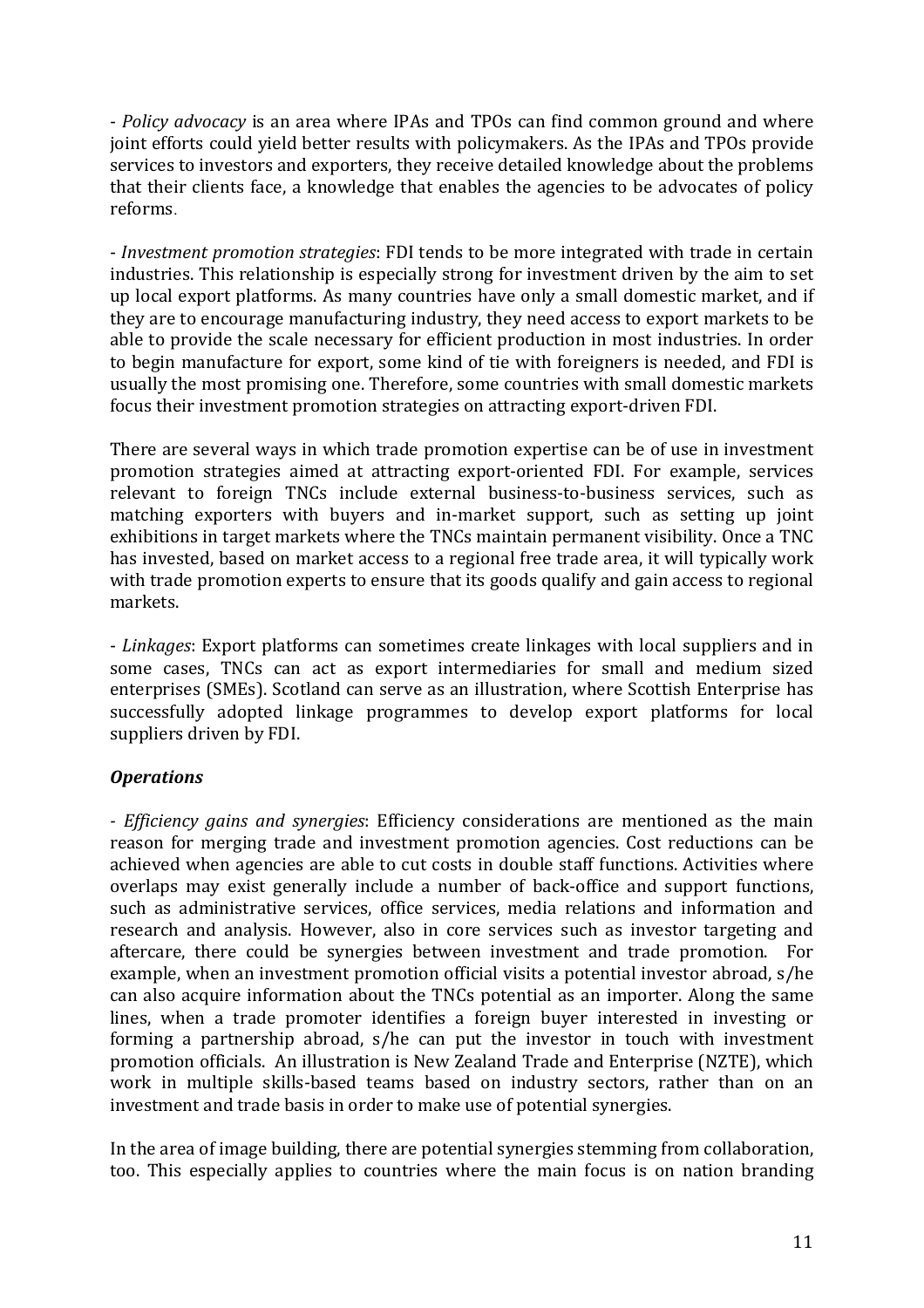aimed at raising awareness about a little-known location or at correcting a negative or stereotypic image. In terms of raising awareness, small countries may need greater promotion efforts than large countries. For example, Enterprise Estonia, which is both an investment and trade promotion agency, mentioned in a survey that the small size of the country required it to mobilise all efforts in country branding.

Finally, because of trade promotion's longer history, TPOs tend to have a wider network of overseas offices than IPAs, which can benefit IPAs looking to expand internationally. It can, however, be difficult to achieve synergies in practice, as the skills sets of investment and trade promoters are different and the people they need to develop relationships with differ (for a further discussion on this, see Wells and Wint, 2000). But it is possible that the overseas network of a TPO can be used as a catalyst in the international expansion of an IPA. This effect can however be achieved without an outright merger of the two organisations. A case in point is Invest Sweden and the Swedish Trade Council, two organisations with separate foreign offices. Nonetheless, the two organisations have overseas collaboration and in some case the Trade Council has represented Invest Sweden because it has a greater geographical coverage.

#### **1.2.5 Differences between trade and investment promotion**

There are several important differences between trade and investment promotion. Again, it is beyond the scope of the report to discuss this issue in much detail. Pointing out some of the differences is however deemed necessary to support the overall argumentation of the report.

One of the main differences concern the clients that IPAs and TPOs serve (a fact frequently mentioned as an obstacle to closer collaboration in the cited UNCTAD survey). IPAs work mainly with foreign-based TNCs, and TPOs work mainly with locally based firms. The decision to locate and expand activities or establish partnerships abroad is usually taken at the top management level of a TNC. Consequently, investment promotion includes efforts to reach and convince senior management to establish activities in the country. IPAs usually devote a great amount of time to providing a wide range of information, hosting visits of potential foreign investors, and coordinating sales pitches with high-level government officials, in some cases even including the Head of State.

Conversely, the typical clients of TPOs are domestic small and medium-sized enterprises (SMEs) with little or no experience in doing business abroad. TNCs investing abroad are often well resourced and have the capacity to carry out market research and product distribution so they have less need for TPO services. Trade promoters also work with counterparts abroad, but they usually focus on purchasing agents or retailers overseas – not the top management of TNCs.

Since investment decisions are usually taken at a very high level of management, the IPA's clients will typically work at the company or regional headquarters, which in most cases will be located abroad. By contrast, export-related decisions are generally delegated to lower levels of management, and the TPOs' counterparts typically work in marketing, sales and distribution – functions that are usually located in the host country. Nevertheless, it should be noted that in some cases – most importantly in connection to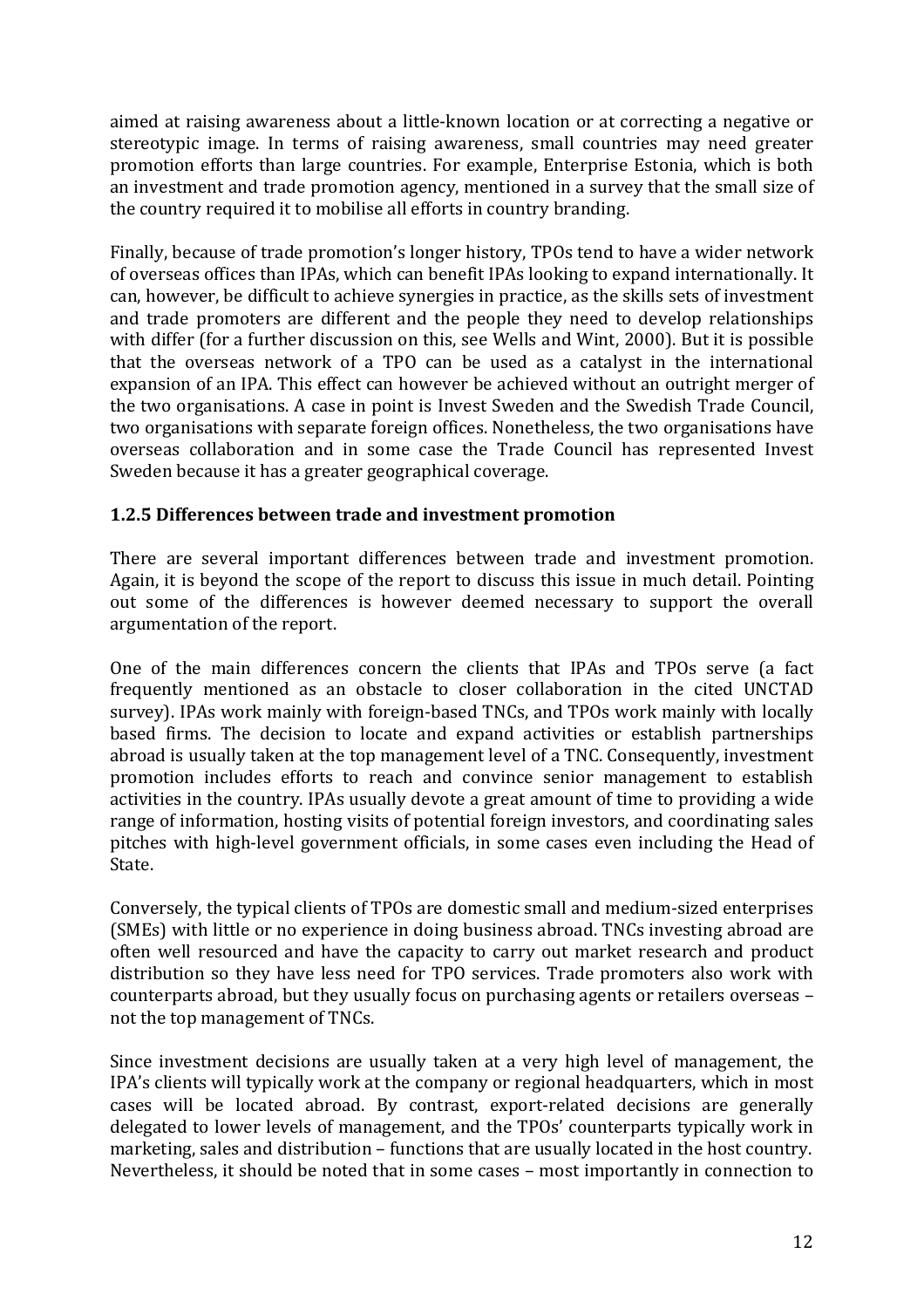attracting export-oriented investors – the IPA and TPO may work with the same client company (UNCTAD, 2009).

#### **1.2.6** Investment decision behaviour, investment promotion techniques and place **marketing**

What factors that drive investors' choice of locations is a much-discussed and disputed issue. It goes beyond the scope of this report to analyse this issue in depth, but a short overview is deemed necessary in order to be able to suggest recommendations for policy priorities.

According to Kotler and Gertner (2002), investors usually begin the decision-making process by choosing a region in which to invest (e.g. Latin America) and proceed by collection information about the candidate countries within that region. Investment promoters of these countries need to be ready to provide accurate information about factors such as the country's labour market, tax climate, amenities, higher education, access to customer and supplier markets etc. to the potential investor. Referring to the theories about clustering of competing and complementary firms, Kotler and Gertner argue that countries need to define industries that they wish to build and plan sites so that they appeal to investors from the very beginning. Little, however, is said about perceptual factors.

Papadopoulos and Heslop (2002) suggest another starting point. They claim that it is a common misconception in investment promotion that firms always choose between *alternative' locations*.! In! many! cases! firms! choose! between! *alternative' modes' of' operation*, and the decision about mode-of-entry (MOE) is seen as a far more crucial decision than the decision of where to invest. The MOE choice largely depends on the reason why a firm chose to internationalise in the first place; if is resource-, market- or efficiency-seeking FDI (see chapter 1.2.1 for definitions). A firm such as a mining company may choose international expansion because of access to natural resources, and therefore has a limited choice of locations to choose from, whereas a product manufacturer have a range of MOE options available, from indirect exports via homebased exporters to greenfield FDI<sup>4</sup>. For the latter type of firms, the critical questions is not so much "where should we invest", but "how can we best service this market". Studies show that many firms use a sequential entry mode, starting with exports and gradually moving to investments if the market is deemed interesting. Hence, firms that already operate in the country in a non-investment mode can be very important targets for promotion efforts.

Papadopoulos and Heslop *(ibid.)* also point out that technology-intensive firms may have special needs. These firms tend to cluster less around factors of production, and are more interested in gaining access to effective networks of interconnected organisations including producers, their suppliers and contractors, R&D institutions and skilled labour. Several respondents interviewed for this report echo this stance, saying that it is essential to identify networks and cluster with interconnected firms in the BSR, and present them to potential investors (read more about this in chapter 4.)

<sup>&</sup>lt;sup>4</sup> Greenfield FDI is a form of investment where a parent company starts a new venture, such as a factory or store, in a foreign country by constructing new operational facilities from the ground up (www.investopedia.com)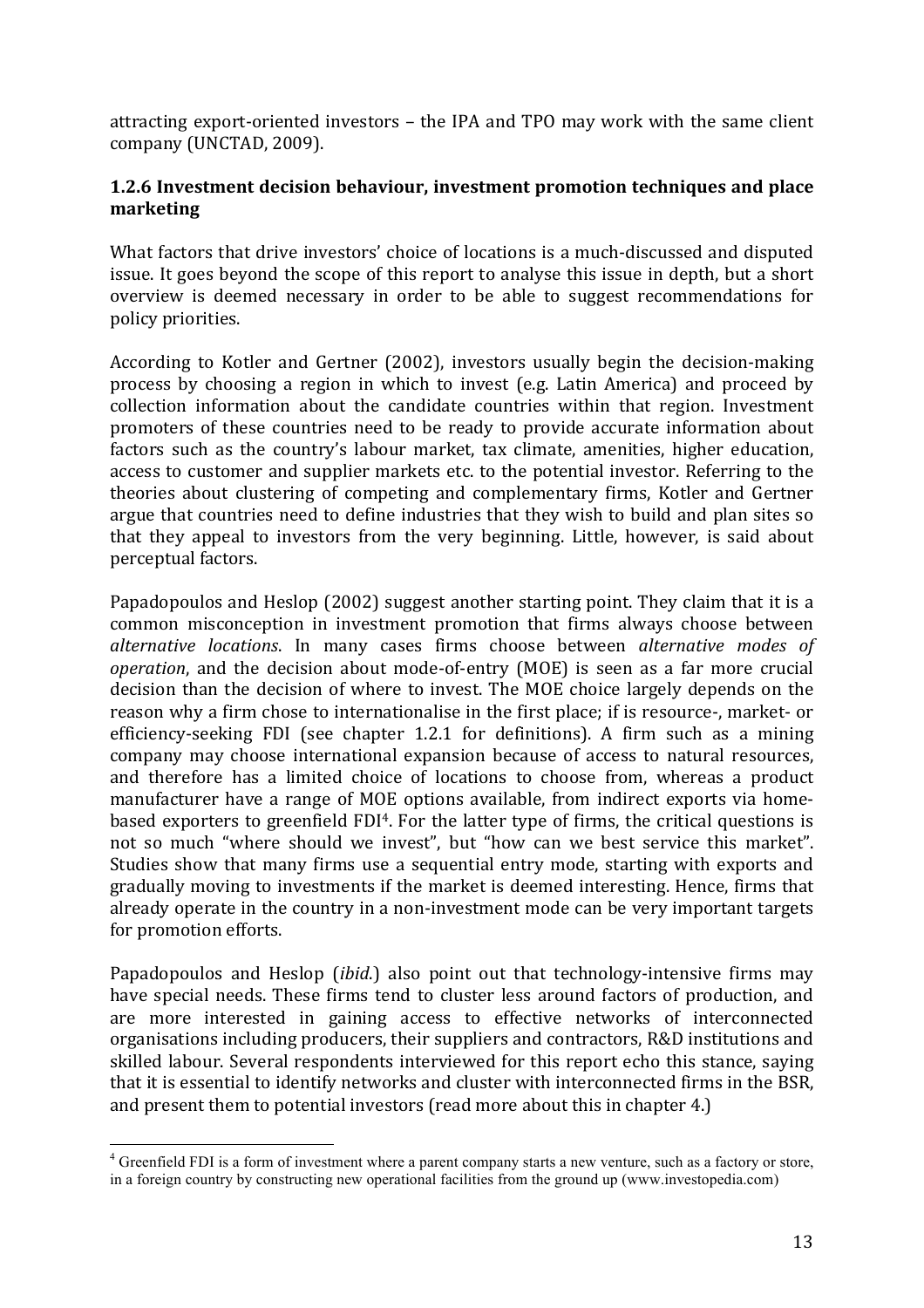Fabry and Zeghni (2006), cited by Szondi (2007), argue that attractiveness of an investment location "... is a result but also a dynamic process, which reflects both the ability of the host country to build and manage its attractiveness and the multinational firms' involvement in that country. This involvement is mainly due to real business opportunities, risk aversion, and the foreign investors' perception of the host country *(ibid: 205)."* When it comes to perceptions of the host country, empirical research has shown that emotional factors play an important role in FDI decision-making. For example, Jacobsen (2009) cite Van den Laar and de Neubourg (2002), who found that over half of the location decisions of Dutch companies in Central and Eastern European countries (CEE) were affectively driven. Similarly, there are indications that corporate investment decision-makers find it difficult to distinguish between different investment locations; one survey revealed that 65 % of decision-makers claimed this. Jacobsen  $(2009)$  therefore concludes that there is a need for locations to work with awareness raising and differentiating place-branding activities. Along the same lines, Papadopoulos and Heslop (2002) claim that national and place images are powerful stereotypes that influence foreign investors when they consider countries for expansion, which is based on evidence from studies of industrial buyers. Even so, they conclude that little is known about the role of "soft", perceptual factors in FDI decision-making.

Yet other observers underline the importance of attracting a skilled workforce as a prerequisite to attract mobile investments (Anholt 2005, Florida 2002).

Young (2005), as cited by Szonidi (2007), claims that, in the case of marketing CEE countries to investors, promotional campaigns that seek to raise the investor awareness of localities have had a somewhat limited impact. He suggests that place marketing to investors must become more sophisticated, employ a complex set of strategies and address specific needs of investors. Wells and Wint (2000) have concluded that many investment promotion agencies tend to shift focus from image building to more focused investment generation once an attractive image of the country as an investment location has been established. They also caution that countries should not focus on image building before the "'product' is set right" (*ibid.* 145), as it may be a waste of resources. However, as Szondi (2007) points out, country branding is a quite recent phenomenon in the CEE countries, and many of them have been able to generate FDI without any particular focus on image building.

## **2. Trade and investments in the Baltic Sea Region – current situation and!trends**

There are close trade ties between the BSR countries. The Baltic Sea Region is the dominant foreign trade area for the smaller economies, like Estonia and Lithuania (share of the BSR in total trade over  $50\%$ ). For the three Nordic countries, the share of Baltic Sea Region trade is between 37% for Sweden and 44% for Denmark. These figures are close for Poland, where the share of the BSR trade is 35% of total trade. Only for Germany the share of BSR trade is significantly lower, due to the magnitude of German trade (European Commission, 2010).

In terms of sectors and trade, collaboration between clusters gives an idea about which sectors are strong from a regional perspective. In some clusters, BSR collaboration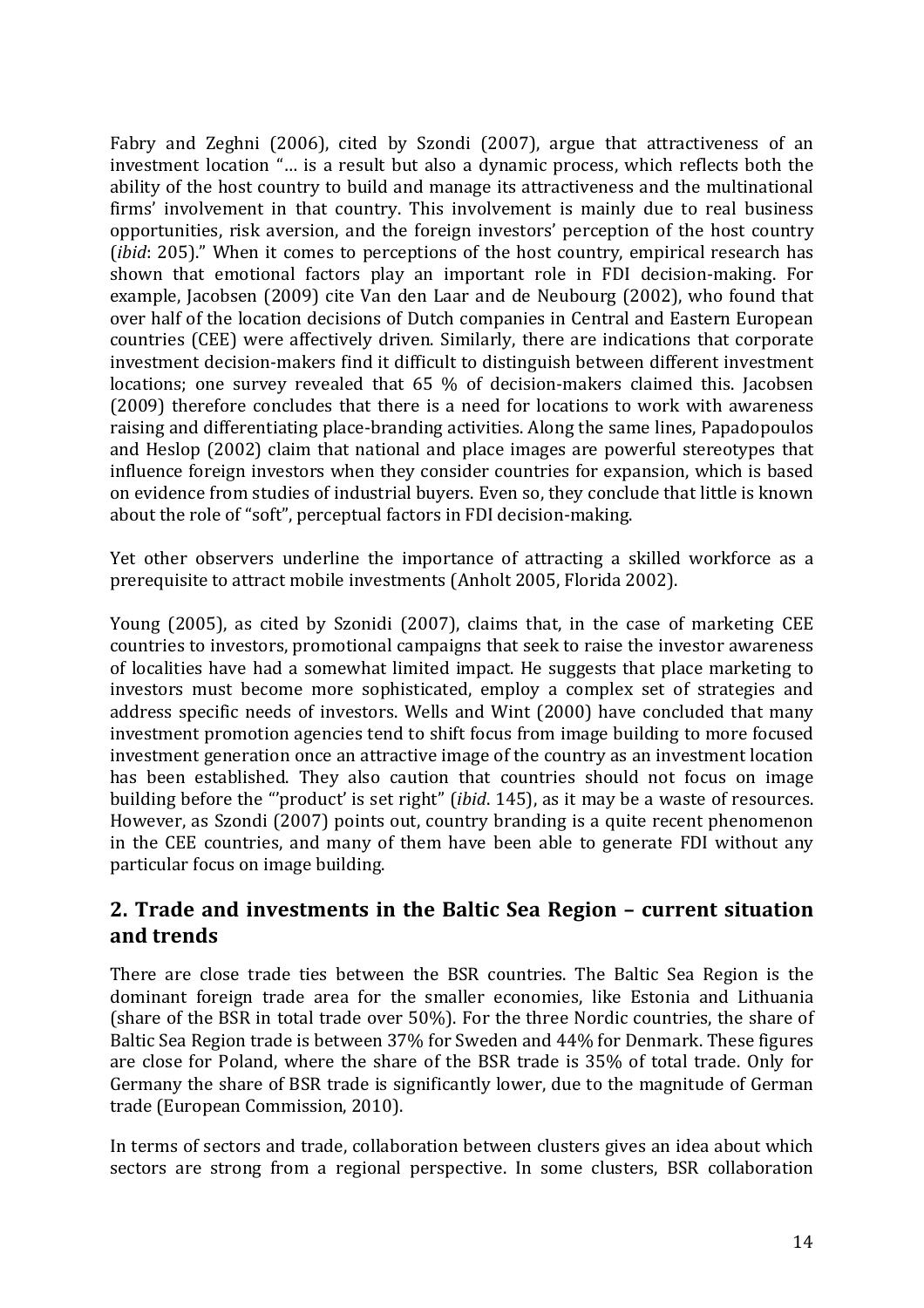between regional clusters across national borders has begun to emerge. One example is the area of life science, but trade patterns indicate that there are also strong linkages between other clusters, for example pulp and paper, furniture, and IT (Ketels, 2008).

There are also close investment ties between the BSR countries. Figures from 2005 show that the proportion of FDI received from other BSR countries is high. For example, in 2002-2004, Estonia received 77 %, Finland 64 %, Latvia 59 %, Lithuania 68 % and Sweden 26 % of inward FDI from other BSR countries (Liuhto, 2005).

When it comes to extra-regional FDI and trade patterns, a few recurrent trends can be discerned. For 2009, the State of the Region report notices that the dramatic fall in exports has been accompanied by a loss of market share, which is seen as a worrying pattern (Ketels, 2010). As the State of the Region report 2009 concludes, the global share of FDI inflows that comes to the Baltic Sea Region is falling, a process that slowly is eroding the Region's share in the global inward FDI stock. This is necessarily not negative for the economies in the Region, as it is primarily reflecting the growth of other parts of the world economy. It is, however, increasing the challenge to market the Region as an attractive FDI destination in an increasingly crowded global market (Ketels, 2009).

As for exports, the Baltic Sea Region has been disproportionally hit by the global economic crisis also when it comes to investments (*ibid*.).

## **3. Investment and trade promotion bodies and efforts in the BSR**

#### **3.1 National trade and investment bodies**

In **Denmark**, the *Trade Council* carries out the trade promotion and the investment promotion is a responsibility of the *Invest in Denmark* organisation, which formally is a part of the Trade Council, which, in turn, belongs to the *Ministry of Foreign Affairs*. The Trade Council has approximately 300 employees abroad located at more than 100 embassies, consulates general and trade commissions. The Invest in Denmark organisation has 10 overseas offices; in London, Paris, Munich, New York, Silicon Valley, Toronto, Bangalore, Shanghai, Taipei and Tokyo. Invest in Denmark has four overall priority areas: ICT, cleantech, maritime industries and life sciences.

At a federal level in Germany, trade and investment promotion is the duty of government agency *Germany Trade and Invest* (GTaI), falling within the responsibility of *Federal Ministry of Economics and Technology.* GTaI has no foreign offices of its own, but benefits from collaboration with Germany's missions abroad, which tend to employ at least one contact person for external trade promotion, and the *German Chambers of Commerce Abroad*, which are present at 120 sites in 80 countries. In **Schleswig-Holstein**, the *Business Development and Technology Transfer Corporation of Schleswig-Holstein* (WTSH) assists both local companies that strive to export to foreign markets and facilitates inward investments. The WTSH operates a network of "Schleswig-Holstein Business Centers" (SHBCs) in São Paulo, Hangzhou (China), New Dehli, Kuala Lumpur and Moscow and a representative office in Copenhagen. These centres offer services such as market research, brokering contacts and office space in joint offices in order to facilitate that companies can gain a foothold in the markets in question. WTSH works with seven focus industries: health, food, renewables, hotels, logistics, ICT and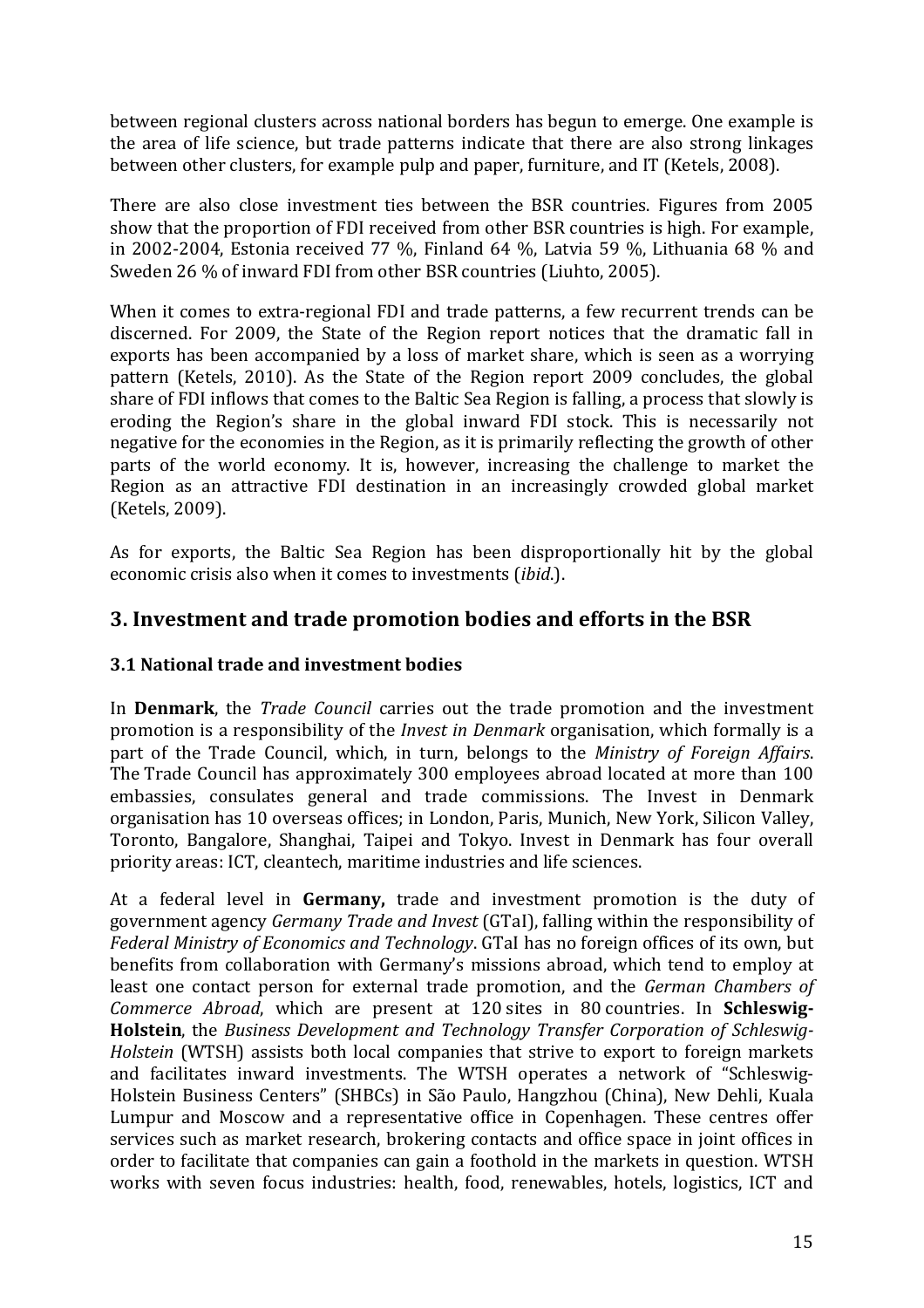maritime industries. In **Mecklenburg-Vorpommern**, the semi-public economic development agency *Invest in Mecklenburg-Vorpommern* is in charge of investment and trade promotion. It focuses its operations on ten business sectors, among them mechanical engineering, maritime industry, automotive/aviation, life science, IT/business process outsourcing (BPO), food and tourism. In **Hamburg**, HWF – *Hamburg Business Development Corporation* is responsible for investment promotion. HWF works with a broad range of priority sectors, such as aviation, logistics, media and IT, renewable energy, chemical industry, life science and maritime industries. HWF has a network of foreign representatives in or with connections to 11 countries, for example in/with China (Hong Kong, Guangzhou and Shanghai), Taiwan, India, Japan, Sweden, Finland and Russia.

In **Poland**, the *Polish Information and Foreign Investment Agency* is responsible for investment promotion, and to some extent also for export promotion, as one of its aims is to promote Polish goods and services by creating a positive image of Poland across the world. Prioritised business sectors are automotive, aviation, biotechnology, BPO, domestic appliances, IT, machinery and steel industry and renewable energies.

In **Lithuania**, investment and trade promotion used to be a part of the Lithuanian Development Agency, which in the beginning of 2010 split up into the *Invest Lithuania* and the *Enterprise Lithuania* organisations, which are in charge of investment and export promotion respectively. The two agencies promote the same business sectors, which are ICT, biotech, tourism, real estate and construction, textiles and clothing, transportation and logistics, furniture and paper industry, BPO and laser technology. Invest Lithuania has one representative office in Brussels.

In **Latvia**, the *Latvian Investment and Development Agency* (LIAA) is in charge of both investment and trade promotion. It has a network of foreign offices in London, Berlin, Stockholm, Paris, Amsterdam, Oslo, Copenhagen, Warsaw, Tokyo and Moscow. For trade promotion, prioritised sectors include biotech/life sciences, textile and clothing, ICT, electronics, food and forestry and woodworking. In investment promotion, there are no officially prioritised sectors, even though investment opportunities in the sectors of renewable energies, electronics, IT, industrial real estate and wood processing are mentioned on the webpage of LIAA.

In **Estonia** too, a multifunctional body, *Enterprise Estonia*, is in charge of both functions, in addition to tourism promotion and innovation policy. However, the trade and investment arm, *Estonian Investment and Trade Agency*, has its own organisational structure within Enterprise Estonia. Prioritised business areas are ICT, business services, machinery and metalworking and electronics. It has a network of foreign offices in Kiev, London, Hamburg, Stockholm, Helsinki, Sankt Petersburg, Silicon Valley, Shanghai and Tokyo.

In **Finland**, *Invest in Finland* is responsible for the investment promotion. Invest in Finland maintains foreign offices in Copenhagen, Stockholm, Munich, Shanghai, Stamford (Connecticut) and Silicon Valley. Invest in Finland focuses on two main areas: Industry & Technology and Trade & Services. The former includes industries such as cleantech, ICT, healthcare and wellbeing and mining, while the latter includes retail, real estate, business services, logistics and travel and tourism. Finland has no governmental export promotion organisation, but the *Ministry of Foreign Affairs* has an extensive mandate to facilitate export promotion and internationalisation of Finnish firms.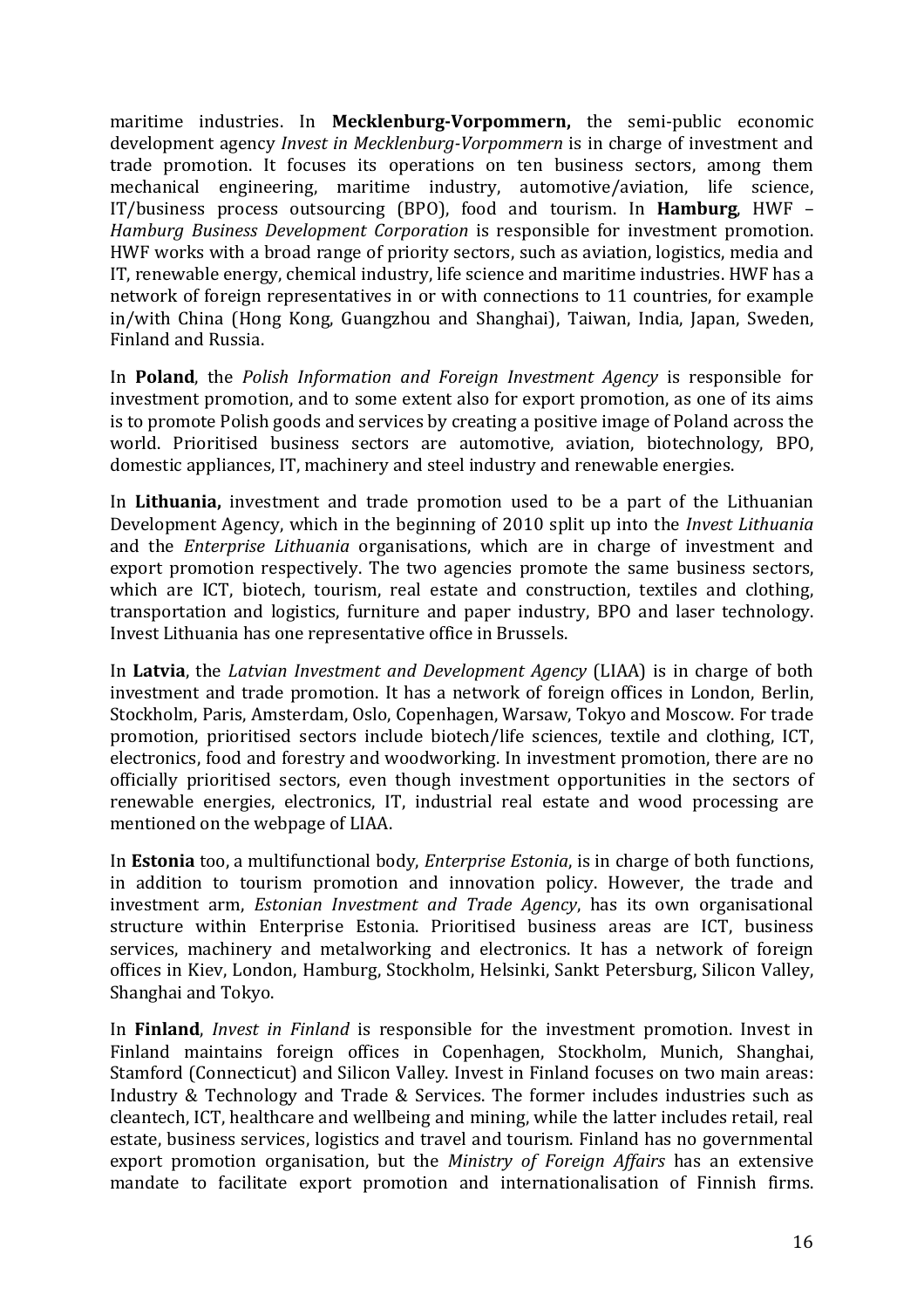However, a private, members-based, association, *Finpro*, to a large extent fulfils the role of a national trade council, and it is to  $60\%$  financed by the government. It has a network of 49 trade centres abroad. Finpro works with seven key industry clusters: software and digital media, life sciences, services, forestry, energy and environment, construction and logistics, and machinery.

In **Sweden**, trade promotion is the task of the *Swedish Trade Council*. It has a network of offices in 68 locations abroad. The Trade Council is a semi-public organisation, owned by a joint venture between the Swedish government and the business community, and funded through both government grants and consultancy fees. The agency has two main pillars of activities: commercial consulting activities to support companies individually in their process of internationalization as well as publicly financed assignments to promote Swedish exports and create favourable conditions for Swedish companies. The Trade Council currently has five prioritised business areas: healthcare, automotive, mining, foodstuffs and clean tech, even though the overseas office may have other priority areas. *Invest Sweden* (ISA) is in charge of investment promotion, and it has offices in six locations abroad: Sao Paolo, New York, New Delhi, Shanghai and Tokyo. ISA has special expertise in energy and clean tech, automotive industries, ICT, life science/biotech and material science, but also works with travel and trade, logistics and transportation, retail, business processes and real estate.

#### **3.2 Past and current joint trade and investment promotion efforts in the Region**

The most concrete effort to cooperate between national investment promotion agencies in the BSR is the **Baltic Sea Region Investment Promotion Agencies** (BIPA).

BIPA was founded in 1998 and is a network of the investment promotion agencies in the countries and regions in the BSR (Denmark, Estonia, Finland, Norway, Lithuania, Latvia, the northern regions of Germany, Poland, Sweden and St Petersburg). The original goal of BIPA was to promote the BSR throughout the world as a favourable environment for investment. It provided a forum for IPAs in the region to discuss a common platform for the positioning and branding the region, describing it and identifying its attractions. The objective of the annual meetings is for BIPA participants to share information, results and experience from the latest activities in attracting investment in their own countries.

One concrete effort that has its roots in the BIPA collaboration is the *Baltic Sea Region Investment Network*, a collaboration between the IPAs of Estonia, Latvia, Lithuania and Sweden. Invest in Finland and the IPA of Copenhagen, Copenhagen Capacity, representing Denmark, were also originally members. Starting in 2005, the purpose of this collaboration was to attract inward investments to the BSR by organising study visits to and promotion events in India. The reason why India was chosen was that it is a fast-growing economy, yet none of the countries had any major market presence in India, and therefore fewer vested interests than in, for example, the Chinese market. A common budget was used to finance a representative in India who made promotional visits to economic centres like New Delhi and Bangalore. A webpage was set up to support the initiative: www.balticsearegion.com and promotional material was produced. The effort prioritised sectors that were seen as being of common interest in the region, such as life science, ICT and automotive and engineering.

However, the joint promotion activities were suspended in 2008 due to diverging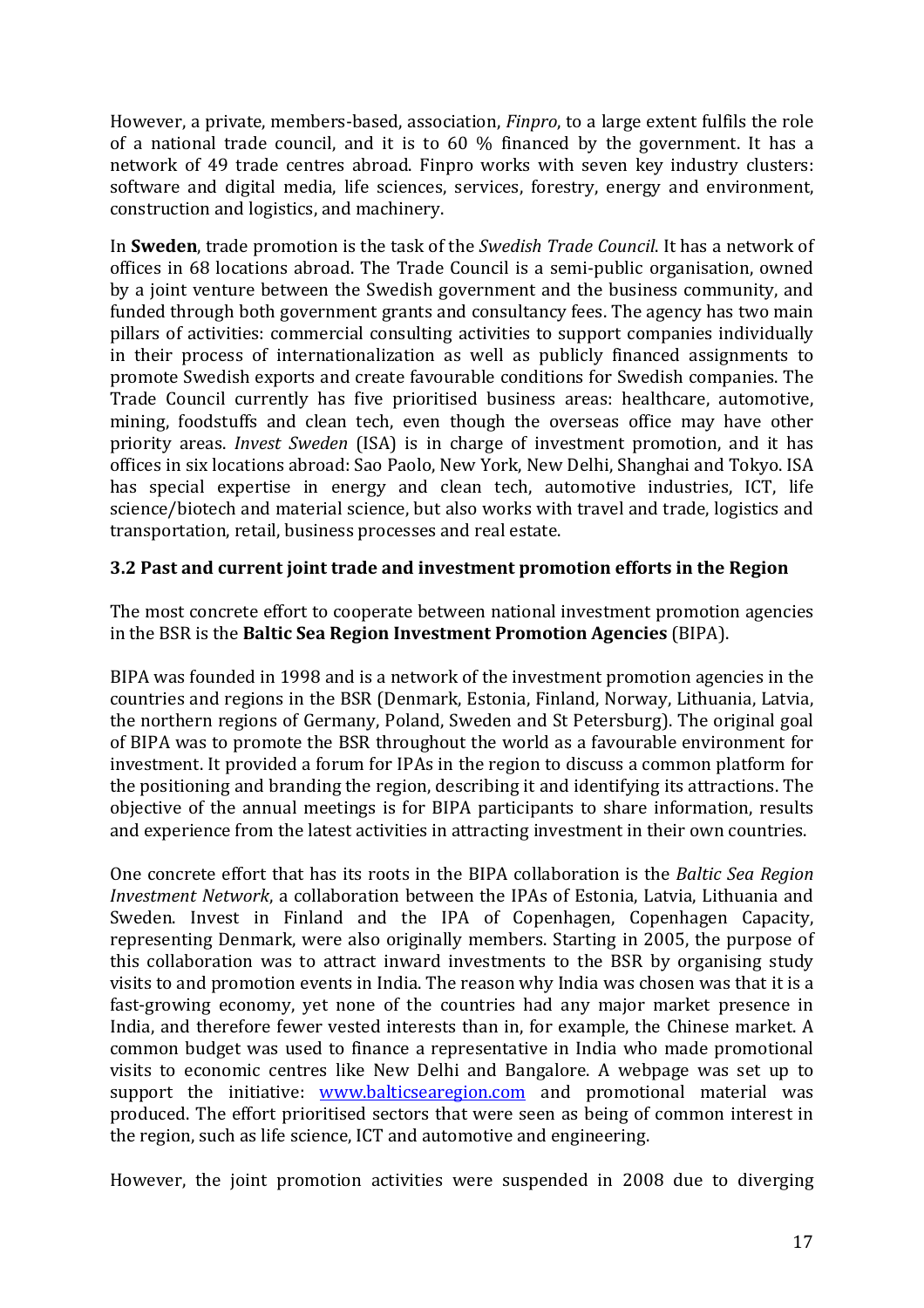interests among the participating organisations. One reason for the suspension of the activities, as cited by one government official of one of the participating organisations, was that the participating organisation had reached different stages of development in their activities. In the case of the Nordic countries, who already had established images as interesting destinations for FDI, direct selling to potential investors tended to be a top priority, whereas the three Baltic countries as transitioning countries were more in need of developing their overall image as an investment destination. Another person that the authors talked to cited the fact that disagreements over financing of the activities was the main reason for the suspension of activities. Yet another interviewee for this report said that the collaboration worked very well in marketing terms, but when actual customers from India showed interest in investing in the region, the IPAs had difficulties to collaborate and in many cases did not share leads and information about clients with the other IPAs. This happened despite the fact that the participating IPAs had agreed on a formula for how to divide incoming clients. There were also initial disagreements over the name for the region and several options were discussed, such as *Northern Europe* and the *Nordic-Baltic region*, before an agreement was reached on using the name the Baltic Sea Region.

In 2005, the State of the Region report concluded that positioning the Baltic Sea Region as an attractive location for international investors is a critical test for regional cooperation. However, FDI attraction is a very competitive market and the national and subnational investment attraction agencies in the Region in some cases compete directly against each other. Therefore, the BIPA initiative was seen as an encouraging sign of the will to meet this test (Ketels and Sölvell, 2005).

The BIPA network remains intact even though no meetings have been held in 2009 and 2010. Baltic Development Forum has through its engagement in the BaltMet Promo project established a dialogue with several former BIPA members, and has received indications that the members of the network would be interested in meeting again, if there would be any concrete ideas for new efforts.

Based on the cooperation of Baltic Metropoles Network (BaltMet formed by 11 major cities in the Baltic Sea Region) and the Baltic Development Forum the BaltMet Promo **project** aims to join forces in promoting the Baltic Sea Region on a global scale. The project wants to attract tourists from other continents, talents from the creative sector as well as major international investment projects to the Baltic Sea Region.

Overall aims are to:

- Create a dynamic transnational and multisectoral marketing community to attract tourists, talents, and investors to Baltic Sea Region,
- Map the various branding initiatives in Baltic Sea Region,
- Strengthen the common Baltic Sea Region identity at home and abroad and
- Establish a collaborative regional method for creation of new Baltic Sea Region products which are transferable to other geographic and thematic areas

At the time of writing of this report, the BaltMet Promo project is planning two concrete joint investment promotion activities; one at the MIPIM real estate fair in Cannes in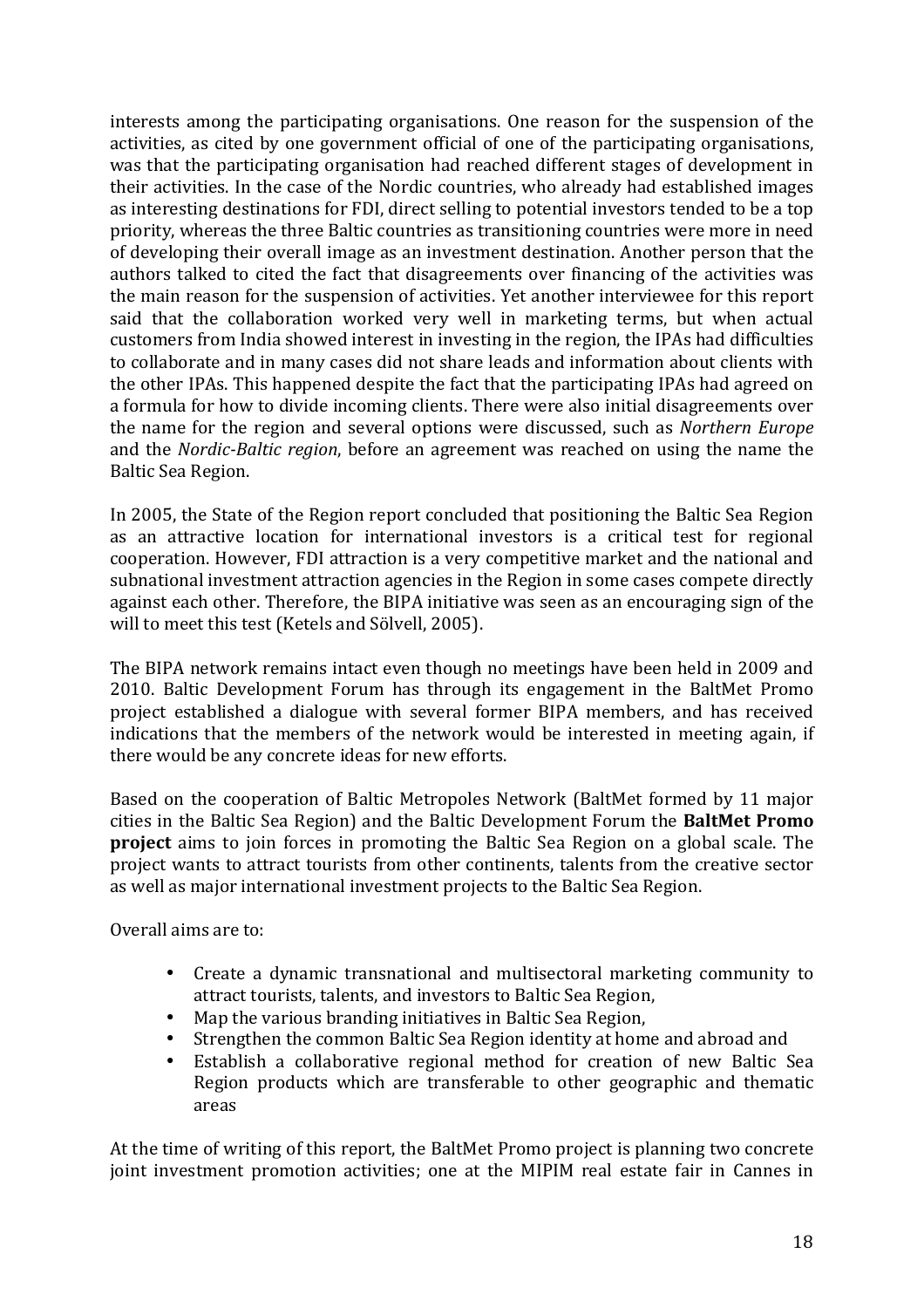March 2010 and one at the technology oriented Hannover Messe in April 2010.

A successor to the project, "*BaltMet Brand-ID"*, is planned for 2012-2013. This project also intends to focus on investment promotion, through business delegation visits, alongside talent and tourist attraction. It contains stronger elements of brand-building strategy than its predecessor and will focus on developing a common brand platform for the BSR.

Another pan-Baltic initiative with promising components of joint FDI attraction and marketing of the Baltic Sea Region is the **BSR Stars** programme, which is a flagship project in the EU Strategy of the Baltic Sea Region. The aim of the programme is "to develop a Baltic Sea Region Programme for Innovation, Clusters and SME-Networks". The lead partners of the flagship project are government agencies in Sweden and Lithuania. The concrete objective is to foster R&D and business-related transnational collaboration, including innovation systems, clusters and SME networks, in order to strengthen economic growth in the whole BSR. The Programme seeks to establish "a new Baltic Sea Region brand", based on "smartness", research, innovation and cooperation, leading to capacity building, stronger international competitiveness, and increase in FDI and world-class actors in strategic areas. It also strives to attract talent, businesses and brains to the region.

The project argues that an important part of being a world-class region within different sectors is also that the competitive strengths are well known. This part of the project suggests cooperation between national agencies in order to market the strengths and cooperation of the Baltic Sea Region as a whole to investors and talents (Nygård Skalman and Wise in Ketels, 2009).

**ScanBalt** is a public-private network organisation for the life science community in the Baltic Sea Region, known as the *ScanBalt BioRegion*. It is a network of clusters, universities, companies and public authorities in the life sciences working to promote the Baltic Sea Region as a globally competitive green valley and health region. This is done by promoting:

- projects, business and research
- the visibility and branding of the region
- policy issues, regional innovation and cluster development

The current strategy of ScanBalt, "Innovation on Top of Europe 2008-2011" is aimed at promoting more and better investments at the regional, national and supranational levels in the Baltic Sea Region.

Finally, a recent political initiative, the UK Nordic Baltic Summit held on the 19 and 20 January 2011, had many investment and trade promotion elements to it. Invited by the Prime Minister of the UK, David Cameron, Prime Ministers from the five Nordic and three Baltic countries and policy innovators, entrepreneurs and business leaders from the UK and the Nordic-Baltic region participated in the Summit. The summit sought to improve investment and trade ties in the region, with a focus on low carbon and hightech industries. Several investment and trade agencies participated in the Summit.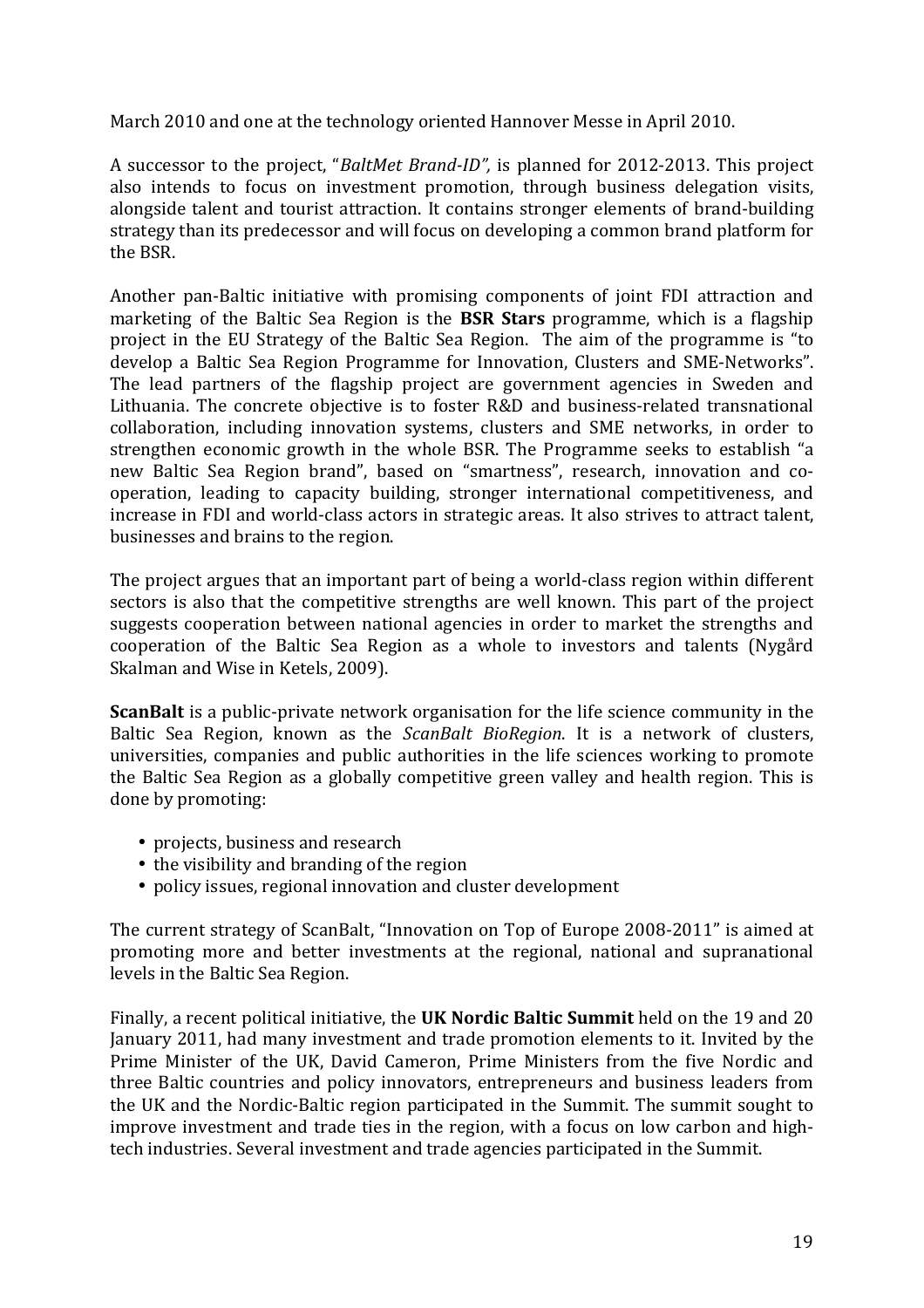For a more comprehensive overview of different place promotion and place marketing activities, please refer to the report "Place branding and place promotion efforts in the Baltic Sea Region – a situation analysis", written and published by Baltic Development Forum and the BaltMet Promo project.

#### **3.3 Notable bilateral, private sector-led or sub-national joint trade and investment efforts!**

There are many examples of bilateral, cross-border, private and/or sub-national collaborations in the BSR.

An example of a cross-border project is the **BENCH project – Beneficial business relations between the Central Baltic region and China,** focusing on increasing trade with China as well as inward investments from China for the benefit of the trade and industry in the Central Baltic region.

Funded by the EU's Central Baltic INTERREG IV A Programme 2007-2013, the project partners focus on developing joint working methods on how the region can take better advantage of already established contacts with China and how the public sector can support the trade and industry in that process, especially SMEs.

The BENCH project maps companies that are interested in doing business in China as well as clusters and investment environments. By carrying out surveys, the project partners can identify opportunities and obstacles for export to China. Workshops and seminars are arranged to improve the knowledge and skills of the involved organisations, and training programmes are being carried out for companies interested in doing business with China.

The project will also jointly identify and package concrete investment opportunities in the BENCH regions, identify potential Chinese investors interested in capital investments and/or establishments, carry out a promotional campaign to increase potential investor's interest in the Central Baltic region and invite and organise a Chinese investment delegation visit to the BENCH regions.

The project is lead by the County Administrative Board of Östergötland, Sweden, and the project partners are the Center for Environmental Technology (MTC), Östsam Regional Development Council and Linköping University, all in Linköping, Sweden; Aalto University, School of Science and Technology, Lahti Center and Lahti Regional Development Company Ltd, in Finland and Estonian Chamber of Commerce and Industry in Tallinn, University of Tartu and Tartu Science Park in Estonia.

Also financed under the Central Baltic Programme, the **BASAAR - Baltic Sea - Asia** Agenda for Regions in a Globalising World project had as one of its main aims to improve the capacity of Central Baltic Sea regions (CBSR) to use cross-border cooperation as a way to adjust to globalisation.

Active in 2009-2010, its activities included benchmarking, through collecting regional data for assessing the current level of globalisation in the Region, foresight-planning aimed at building longer term scenarios for the Central Baltic Sea Region and its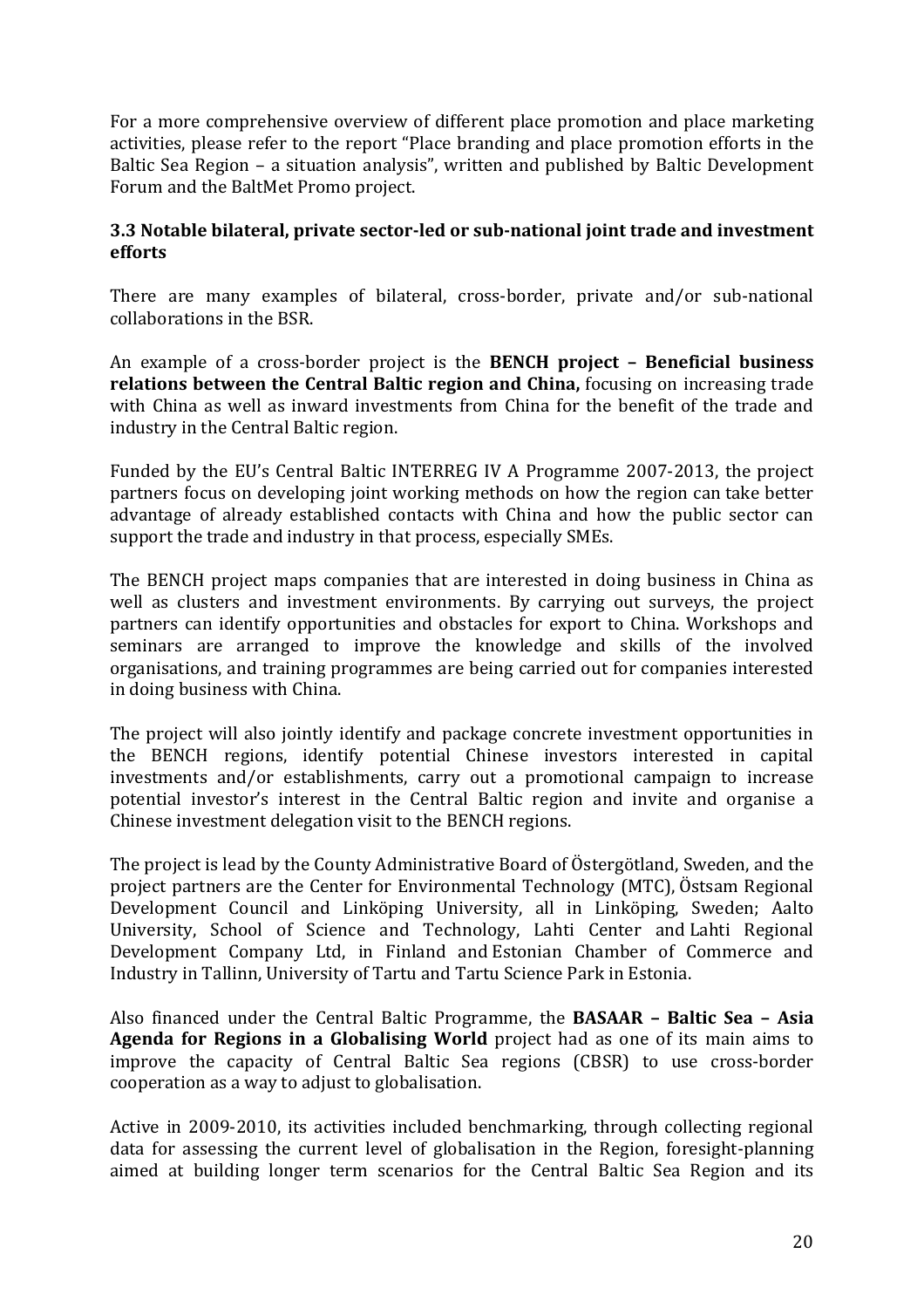relations with Asia, and agenda-setting, focusing on proposing a set of common actions to strengthen the capacity to manage the impact of globalisation.

Not an investment promotion effort per se, the project's activities focused on the fact that regional planners need up-to-date information and a coordinated understanding of the opportunities and issues related to the increasing role of Asia, which, among other things, include the potential to attract FDI.

One work package assessed the scope and focus of the presence of Asian business and investment projects in the CBSR as well as trade patterns between Asia and the CBSR. It aimed at creating interest for the CBSR, attracting and retaining Asian investment flows and skills, and improving the success rate of Asian investments in the CBSR.

Among other things, this work package has produced a survey of Chinese investment flows to the Baltic Sea region, which is available at: http://www. wikivision.fi/basaar/pub/uploads/Project/Pdf/ InvestmentFlows2.pdf

The survey evaluates the BSR's attraction power towards China and concludes that Chinese investments in the BSR are mainly aimed at acquiring knowledge, especially in the ICT sector. It also concludes that, as investment flows usually follow export trends, can be expected to increase over the next years.

Led by the Uusimaa Regional Council in Finland, eleven regional authorities and cities in the Central Baltic Sea Region participated in the Basaar project, among them the cities of Helsinki, Turku, Stockholm, Uppsala, Riga and Tallinn and the regions of Stockholm, Southwest Finland and Harju in Estonia.

**BaltMet Invest - Joint action of Baltic metropolises towards the development of coordinated investment approach in the Baltic Sea Region,** began in September 2004 and ran until February 2007. Part-financed by the INTERREG IIIB for the Baltic Sea Region and co-financed by the four project partners *Riga City Council*, *Vilnius City Council*,!*Tallinn'City'Government*,!and! the!*Baltic' International'Centre'of'Economic'Policy' Studies* (BICEPS), project activities were carried out in the three Baltic countries, mainly in the metropolitan areas.

The overall goal of the project was to develop a common investment strategy in the Baltic metropolises, thereby promoting a balanced economic development in the Baltic Sea Region and, as a consequence, increasing its competitiveness in the European and global arena. Concretely, the project wanted to create a coordinated approach to investment planning and management in the metropolitan areas. To this end, the project first designed strategies to improve the investment management processes. Next it put in a lot of effort into strengthening the cooperative attitude of the various stakeholders. Finally, the project tried to increase the availability and accessibility of information to support the implementation of the approach developed.

One of the main activities of the project was the conference "Investment in the Baltic metropolitan regions – Towards a collaborative approach" in 2006 in Riga. The project also resulted in the report "Towards a coordinated investment strategy for Riga, Tallinn and Vilnius". The report includes survey results of investor perceptions of the Baltic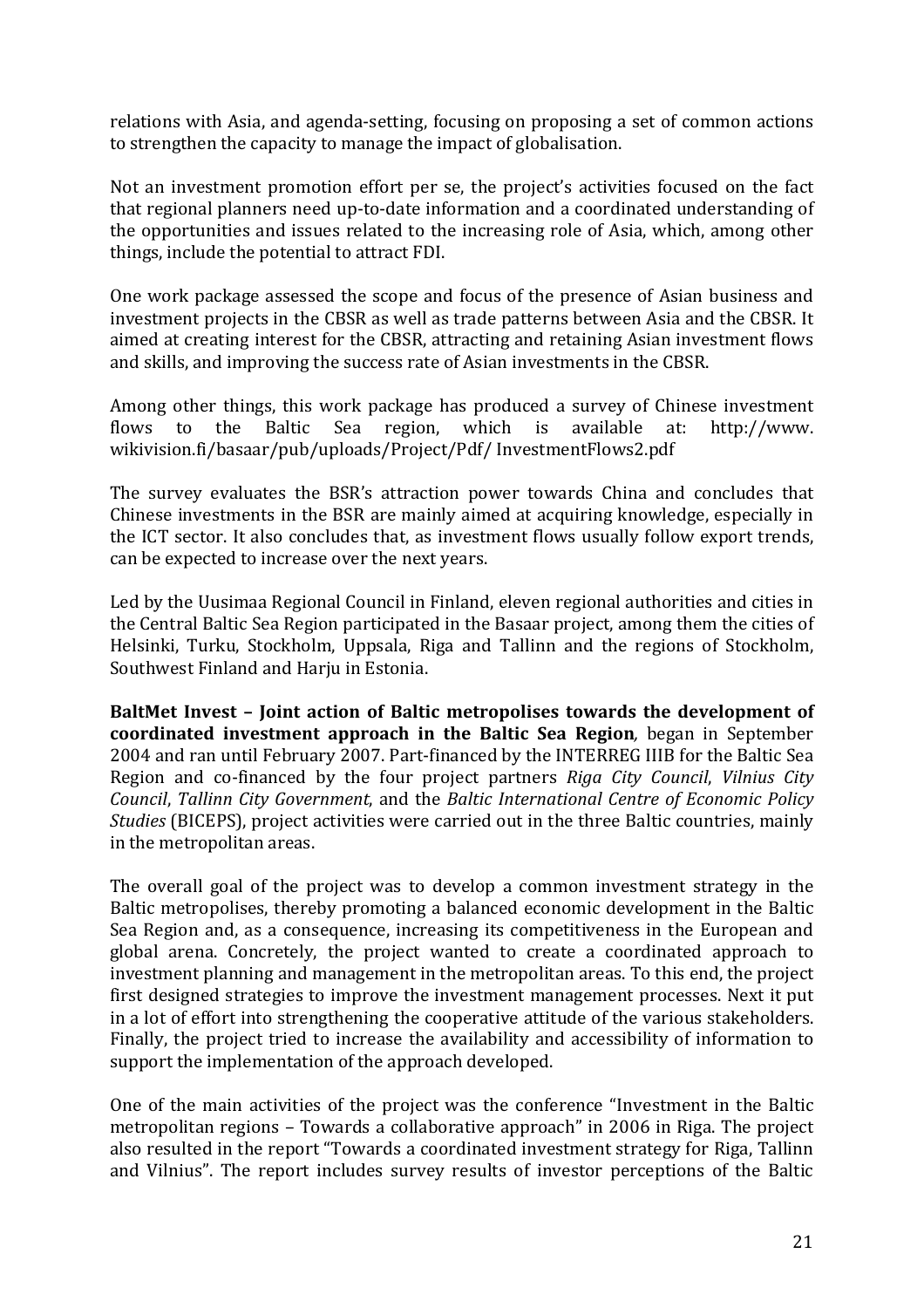capitals as potential investment sites, which ought to be interesting reading for any project aiming at marketing the BSR and its cities.

The report also found that the three capitals receive a very high share of their country's incoming foreign direct investments. An important feature that could be observed was that there are many cross investments between the Baltic capitals. A high proportion of Baltic direct investments abroad take place in each of the other Baltic States, indicating increasing economic linkages. Interestingly, the general pattern of investments originating from countries outside the Baltics is that one capital city serves as a gateway for the original investment and at a later stage the investor goes to the other two capitals. The neighbouring Baltic countries are also key trading partners for each other. This gives the residents of each Baltic capital a direct interest in developments in the others.

An example of a public-private, bilateral initiative is the project "**Baltic Tigers**". Active in 1997 to 2001, the *Lithuania Development Agency* together with a range of Swedish partners (*the Municipality of Kristianstad*, the *Chamber of Industry and Commerce of Southern' Sweden* and the *University of Kristianstad*) joined forces in establishing working relationships for long-term cooperation in the fields of trade and investment between over 500 small and medium-sized Lithuanian and Swedish businesses.

The *Swedish Trade Council*, commissioned by the Swedish Government, ran the programme "Marketplace Baltic Region" during 1999 and 2005. It was primarily directed towards small and medium-sized Swedish companies that wanted to establish a business presence in the Baltic Sea region (Russia, Ukraine, Estonia, Latvia, Lithuania and Poland). One concrete activity was the "Business Opportunities Projects scheme", which included visits to BSR countries that were supposed to help companies to take the first step towards markets in the region. According to the Swedish Trade Council, just over 660 small and medium-sized Swedish companies have had the doors to new business opened as a result of direct participation in the scheme.

Another example of a bilateral, public-private activity is the **Swedish Business Awards**. Four founding partners established it in 2006: the *Swedish Trade Council*, the *Embassy of Sweden* in *Lithuania, Swedbank* and *TeliaSonera.* Coordinated by the Swedish Trade Council, the project aims to provide positive examples for trade, international establishments and business development by highlighting the success of cooperation between Sweden and the three Baltic States. This initiative promotes internationalization of business in the region, and serves as a yearly meeting point to discuss achievements, practices and aims. The culmination of the project is the annual ceremony, which includes presentations, discussions and awards for the most successful international and local companies operating in Lithuania, Latvia and Estonia.

Also a bilateral activity, in 2010 a Lithuanian-Finnish Forum on Investment **Promotion** was organised by *Invest Lithuania*, cluster organisations *Sunrise Valley* (Lithuania)! and! *Culminatum' Innovation*! (Finland)! and! the! *Embassy' of' Lithuania' in' Finland*. The activities included study visits aimed at business internationalisation opportunities, investment attraction and innovation support.

There are also examples of cross-border activities between sub-national entities. One of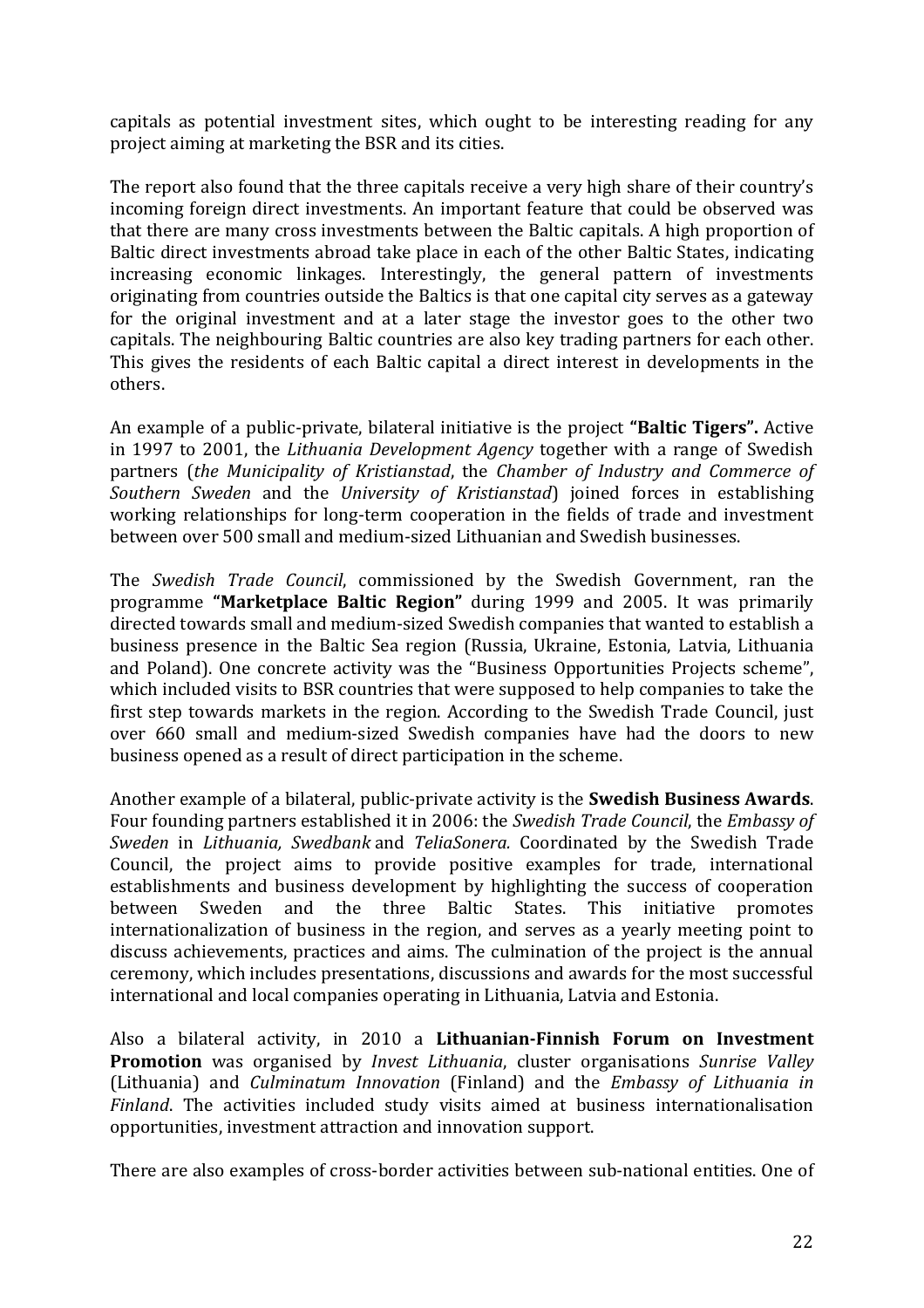the most prominent ones is between the inward investment agencies of Copenhagen and the Swedish region Skåne, Copenhagen Capacity and *Invest in Skåne*. In close collaboration, they promote the **Øresund region** to investors, especially in the field of life science (the Medicon Valley cluster), but also in ICT and logistics.

First held in 2005, the **China Baltic Business Forum** is an annual event consisting of match-making event, a business fair, and seminars on trade and new opportunities in the Baltic Sea Region and in China. The forum is, according to the initiator, the Regional Council in Kalmar County, attended by representatives from companies in a wide range of industries, agents, consultants, and various organisations interested in trade between the Baltic Sea Region and China. The Forum has been held in Kalmar Sweden in 2005, 2006, 2008 and 2009 and in China in 2007 and 2010.

At the 2009 China Baltic Business Forum, a **Technology Transfer Center** was launched, which is a tool aiming at fostering technology transfer and investments between the Baltic Sea Region and the Yangtze River Delta Region in China. It can be used by cluster organisations, municipalities, companies, or incubators who strives to help firms to find venture capital by exposing offerings to wider market of potential investors. Read more about the TTC here: www.ttcenter.eu

#### **3.4Nordic!and!Baltic!bodies!and!initiatives!!**

There are several efforts coordinated by the **Nordic Council of Minister** that have a trade and/or investment promotion dimension.

Concrete initiatives that can be mentioned are:

- *A common Nordic Energy Expo*, aimed at profiling the region internationally as a forerunner in new environmental and energy technology. The project ran in 2008- 09. Concretely, this was done through the Web portal "Nordic Energy" Solutions", and the physical exhibition, "Nordic Climate Solutions" (NCS).
- The aim of the *Nordic Culture in the World* initiative is to promote Scandinavian culture outside the region and strengthen the Scandinavian culture brand internationally. The initiative, running in 2008-2011, consists of three projects: Nordic films, Nordic architecture, and Nordic literature. These three areas will be promoted at international fairs and exhibitions.
- Initiated in 2008, *KreaNord* is aimed at developing and marketing the Nordic region as a sustainable region at the forefront in the creative industries. The initiative strives to coordinate different actors and initiatives in the respective Nordic countries. One of the four priorities is "profile activities", aimed at positioning the region as a globally leading region for the creative industries. The long-term objective is to be a meeting place for experience, knowledge and vision that incorporate both the business and the cultural sectors.
- *Culture and Creativity*, initiated in 2010, will focus on linking activities across the culture and business sectors. It will also add two new focus areas: Global marketing and the distribution of Nordic films and the marketing of new Nordic food

When it comes to three **Baltic States**, there are to the author's knowledge no formalised investment and trade promotion efforts, but there is, according to many of the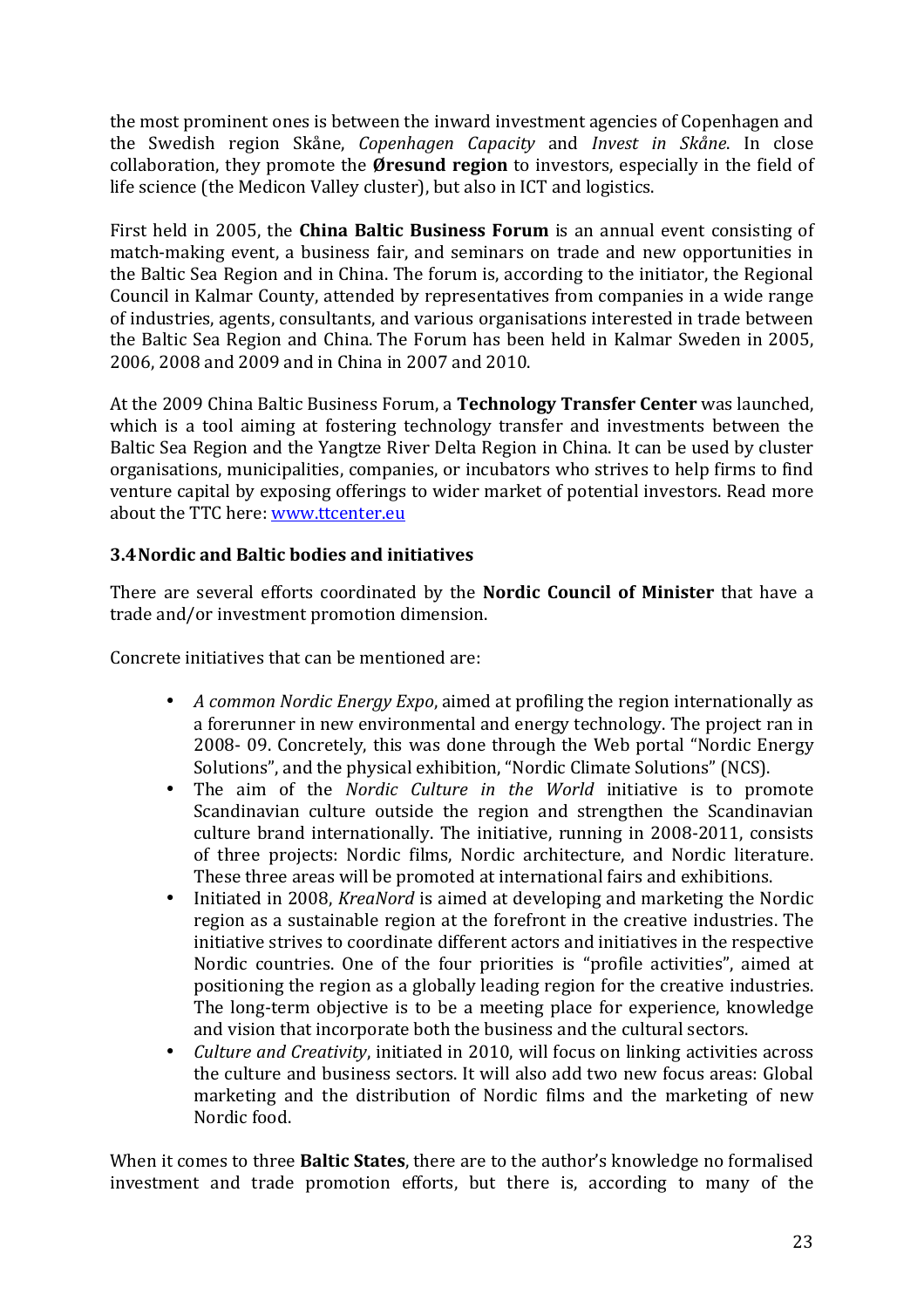interviewees for this report, much informal contacts and cooperation, especially in the field of information exchange. Several respondents expressed that there should be more scope for collaboration in terms of marketing efforts, the main argument being that as a small country, it is very beneficial to say that the country belongs to a region of 7-8 million inhabitants, than only having a few million inhabitants. One respondent had the pragmatic view that as foreign investors see the Baltic countries as one unity in any case, it is better to present them as such.

## **4. Opportunities and challenges for regional cooperation in trade and investment!promotion**

Several respondents, from the investment promotion point of view, argued that the main benefit of regional collaboration is that as most of the countries in the region are relatively small countries, it is beneficial to convey to prospective investors that the country is part of a larger region with many consumers. We label this argument the "critical mass argument". Some respondents underlined that this argument is mostly valid on large and/or far away markets, where the individual countries are unknown and seen as small. India, China and Latin America are mostly mentioned in this regard, and to some extent also North America.

There is also an internal aspect to the need of providing critical mass. As Ketels (2009) discuss, research shows that economic activity has a tendency to agglomerate to certain areas. The logic, largely based on Nobel Prize winner Paul Krugman's work on economic geography, goes that there are economic benefits of proximity across all economic activities, resulting in so-called core-periphery outcomes where some regions will grow and prosper while others fall behind, even if they initially have identical prospects. Initial differences will only exacerbate this process and the larger region will be determined as a "winner" from the very beginning. This effect has enormous disadvantageous implications for the BSR, being a small region of eleven individual markets at the periphery of Europe. As Ketels (*ibid.*) points out, the Baltic Sea Region has a moderate overall size. At 13% of the EU-27 economy, it is comparable to the economy of the Iberian Peninsula and slightly smaller than the Italian economy. The economy of the Region is divided into eleven countries (or parts of countries) with the largest, Sweden, accounting for about 21% of the Region's aggregate GDP. The region has a relatively low population density, with few metropolitan centres of European, let alone global, reach. The overall share of the population living in metropolitan regions is comparable to the rest of Europe. But most of the metropolitan regions around the Baltic Sea are relatively small.

However, high levels of internal integration can help overcome some of the disadvantages. For example, a policy focus on economic specialisation, knowledgeintensity and cluster policy can help support and reinforce agglomeration and cluster effects. It should therefore, we argue, also be beneficial if the IPAs could collaborate more with a view to prioritise and reinforce the sectors and clusters that have most potential to grow and benefit from specialisation and proximity effects.

Several of the respondents interviewed point out that if the national trade and investment promotion agencies were to cooperate more in investment promotion, the efforts would need to be very focused (i.e. more about investment generation than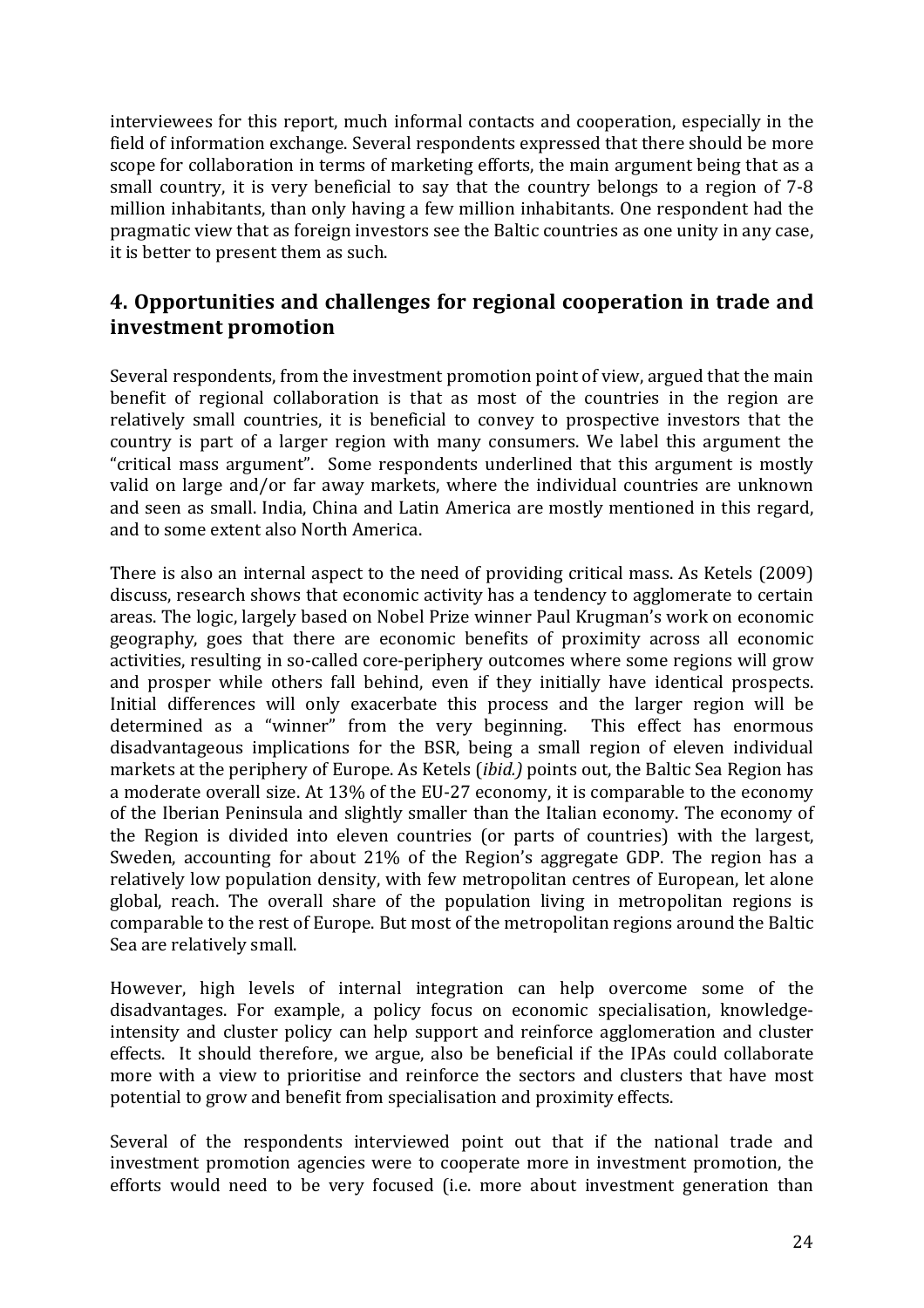image building, in terms of the terminology outlined above). In investment promotion, this means that the agencies should identify business opportunities on a network and firm level. The networks can be comprised of firms linked to each other as well as triplehelix networks of firms, public institutions and research institutions. The networks that could be interesting for investors should be identified based on what expertise and unique competencies they can offer in terms of quantifiable indicators for skilled personnel and researchers, the number of firms in the network and the market potential in the host market etc. As discussed in chapter 1.2.6, this should interest especially technology-intensive firms, as they seem to be more inclined to invest in networks and clusters of interconnected firms and research institutions.

At the same time, several respondents underlined that the region also must create awareness about the BSR as a region and what it can offer, i.e. continue its brand building efforts. Here there should also be an opportunity for more collaboration. As discussed above, some countries have chosen to merge their IPAs and TPOs (and, as in the case of Estonia and Norway, also their national tourism organisations) in order to mobilise efforts in country branding. Especially smaller countries, generally enjoying lower awareness and having fewer resources, have seen the need to pool resources for country branding. Thus, as the BSR is predominantly made up of small countries, there should be a need to pool resources for branding and marketing. In addition, as discussed above, as investment decisions frequently are based on emotional factors, brand building serves an important purpose.

Several of these opportunities are in line with recommendations to the BIPA member organisation described in the State of the Region report 2005. The report recommends the IPAs in the BSR to cooperate on the general marketing of the Region, launch joint efforts in specific clusters with a presence across the Region and continue involvement in regional efforts to upgrade the competitiveness of the Region.

The report identifies the task to strike a balance between cooperation and competition that is acceptable for participating investment attraction agencies in the BSR as a first important step. A feasible option could be for all agencies to add the Baltic Sea Region dimension to the arguments for their respective location, without putting the Baltic Sea Region ahead of national or sub-national locations. That way, each location would become a window to the BSR with easy access to all of its capabilities and assets at the same time as it is providing its individual profile. There would still be competition between the locations in the region, but they would have access to an additional argument in relation to competitors elsewhere. The second task identified by the report is to define what characteristics of the Baltic Sea Region should be promoted and strengthened (Ketels and Sölvell, 2005), which is a need suggested by many of the observers interviewed.

Another argument for increased regional cooperation in investment promotion, put forward by Liuhto (2005, interview 2011), is the high levels of intra-regional FDI and trade taking place in the region, and lower levels of extra-regional trade and investments. As is discussed above, of the Baltic states' trade, more than 50 % take place with other BSR countries and there BSR share of the trade of Finland, Poland, Sweden and Denmark hovers around 40 %. The same applies to FDI, the proportion of FDI received from other BSR countries is high. For example, in 2002-2004, Estonia received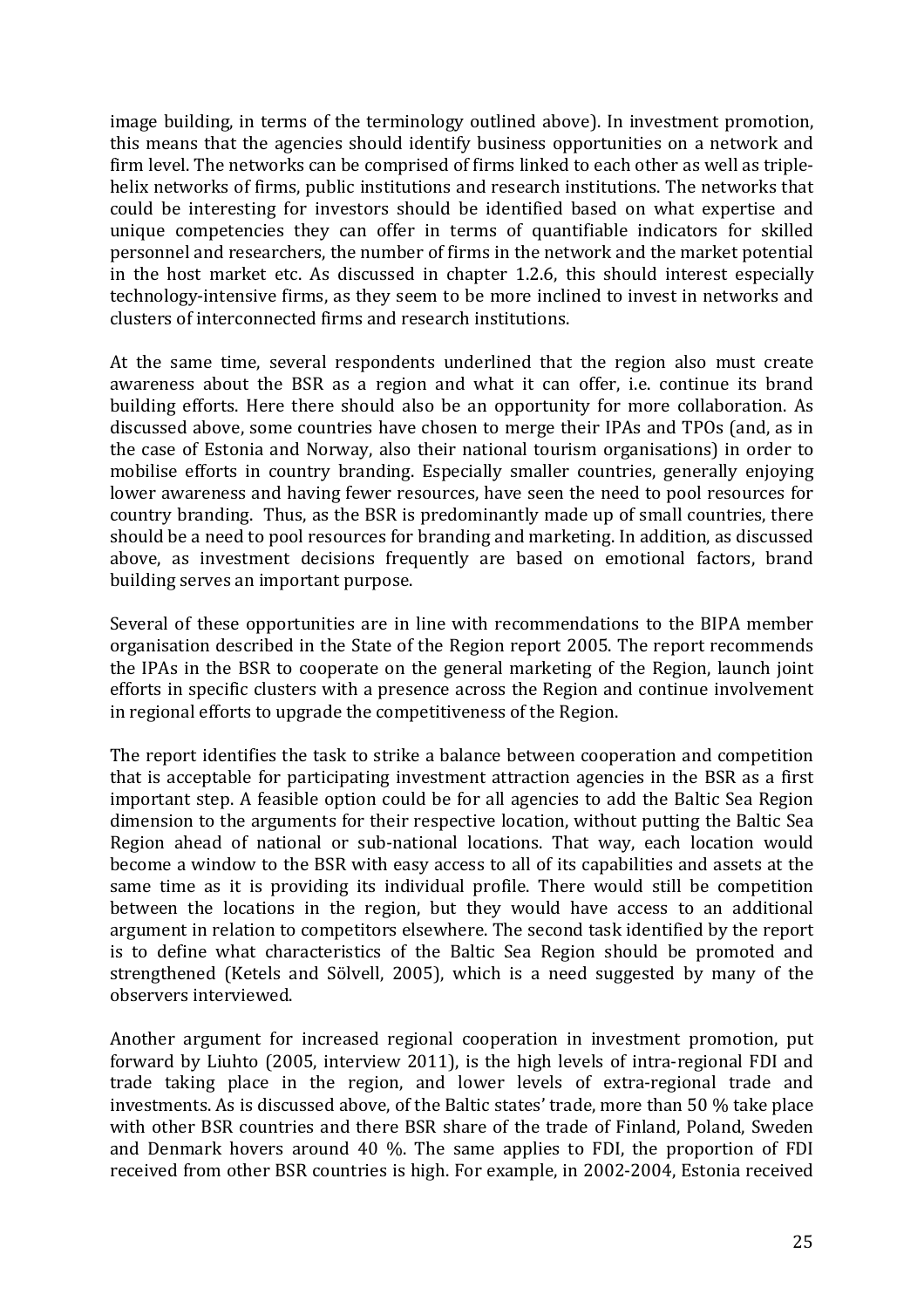77 % of FDI from the BSR contries, and Finland 64 %, Latvia 59 %, Lithuania 68 % and Sweden 26 %. Liuhto argues that capital is being transferred within the region, but the levels of incoming external FDI are low, so the total amount of capital is not increasing. He therefore makes a case for a *Baltic Sea Investment Agency* that can promote capital inflows from outside the Baltic Sea area.

This argument becomes even more valid against the background of the fact that the Region, as underlined in chapter 2., faces an increasing challenge to market itself as an attractive FDI destination because of rising, global competition.

When it comes to the prospects for trade promotion in foreign markets, some respondents say that in order to be successful, it would be important to find narrow niches based on what the region can offer in terms of strong sectors and identify individual firms to target within these niches. The need to create awareness of the region as such seems to be smaller for trade promotion.

In addition, there should be more opportunities for national TPOs to also assist firms of other BSR countries, especially as many TPOs also act as consultancies charging for their services. The main argument is that it would then be possible to achieve outreach to more markets and that the TPOs in the BSR countries can specialise in servicing a few selected markets. It is also a matter of cost-efficiency, as presence in foreign markets is very costly. An obstacle to this is that many of the national TPOs have in their government approval documents an outspoken mission to only serve companies from their own country. This can, according to some interviewees, sometimes be an arbitrary directive, as it is not always clear-cut what nationality a multinational company has. As a consequence, in order to enable this opportunity, action would need to be taken at the policy level in the BSR countries.

Several respondents interviewed for this report expressed that the institutional incentives for cooperation are low and that the IPAs of the region in many cases feel that they are too much competitors to truly collaborate. There are also political reasons making cooperation difficult. For example, it is argued that national policy makers have nothing to gain opinion wise in their countries for supporting regional cooperation efforts, and they even perceive to loose politically if an investment goes to a neighbouring country instead of their own country. As a result, IPAs are not ready to finance joint efforts that can benefit other countries in the region, which are their competitors. Yet other interviewees underlined that it is difficult to collaborate because of the IPAs and TPOs are in different stages of development, have different priorities and have different levels of know-how. These arguments are in line with the arguments put forward above about why the BIPA collaboration did not work in the long run.

One way of dealing with the notion of competition between the countries is to focus initial collaboration on non-competitive areas in order to increase efficiency of operations, such as resource sharing and benchmarking (Ketels, 2011). Read more about this in the chapter about recommendations (chapter 5.2).

Another opportunity could be to try to engage the IPAs and TPOs in the BSR more directly in the discussions on what steps the BSR needs to take to become more competitive *(Ibid.)* (i.e. so-called policy advocacy activities in line with the terminology described in chapter 1.2.1). These kinds of agencies are used to take part in the national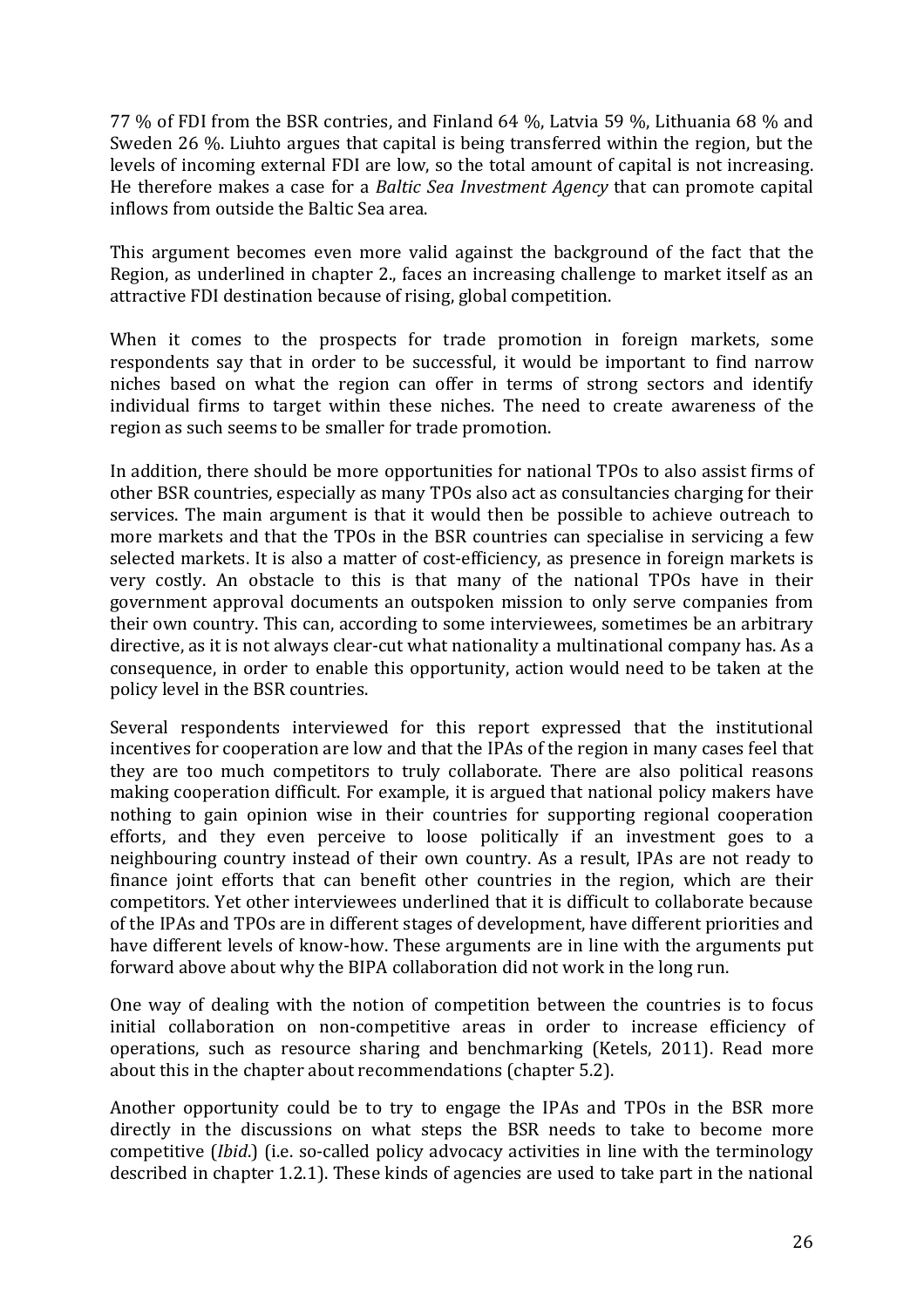debate on policy priorities and agencies continuously have a dialogue with their clients on this, and could be asked to share their learnings on what needs be done at a BSR policy level in order to improve the conditions for trade and investments.

Finally, there should be more opportunities to engage the private sector in the discussions about joint investment promotion, which can create an incentive for the IPAs to collaborate more. The argument is that if the governments in the region are approached by businesses that advocate a stronger cooperation in a certain area, it may trigger joint efforts *(ibid.)*.

## **5. Final observations and recommendations**

This section will put forward a number of policy- and strategy-oriented recommendations as well as more operational recommendations that policy makers and the investment and trade promotion agencies could use when discussing collaboration.

#### **5.1 Recommendations - policy and strategy**

*The' BSR' countries' should' focus' its' cooperation' efforts' in' investment' and' trade' promotion where there is critical mass:* It should be possible to jointly identify and prioritise sectors and clusters that are strong across the region and have dense networks between them. Being relatively small and comprising diverse countries at the periphery of Europe's main markets, the cooperation efforts need to be focused and build on common denominators in order to harness much-needed synergies and achieve critical mass. This is needed both in the region's internal development work, but also in the external promotion efforts. One opportunity here is to utilise analyses from projects aimed at supporting the creation of transnational clusters in the BSR, such as the BSR Stars project described above. This is mainly an opportunity for the IPAs, but to some extent also the TPOs.

- *Policy advocacy engagement:* the Danish Enterprise and Construction Authority and Baltic Development Forum should jointly try to engage the IPAs and TPOs in the BSR more directly in the discussions on what steps the BSR needs to take to become more competitive. This can be done through regular meetings, where the IPAs and TPOs can share their ideas on policy priorities at the BSR level for them to be more successful in promoting trade and attracting investment to their part of the region.
- \_ *Branding'dialogue'–'engaging'the'IPAs'and'TPOs'in'the'dialogue'about'marketing' the BSR globally.* Many initiatives that strive to build a brand for the BSR are active or under way, and the IPAs and TPOs need to be better engaged in these efforts.
- \_ *Engaging' the' privare' sector' in' the' discussions' about' joint' investment' promotion and trade promotion*: If the governments in the region are approached by businesses that advocate a stronger cooperation in a certain area, it may trigger joint efforts.
- *Identify opportunities to launch joint efforts to position the BSR as global frontrunner in the green sectors*: For example, the Ernst & Young's European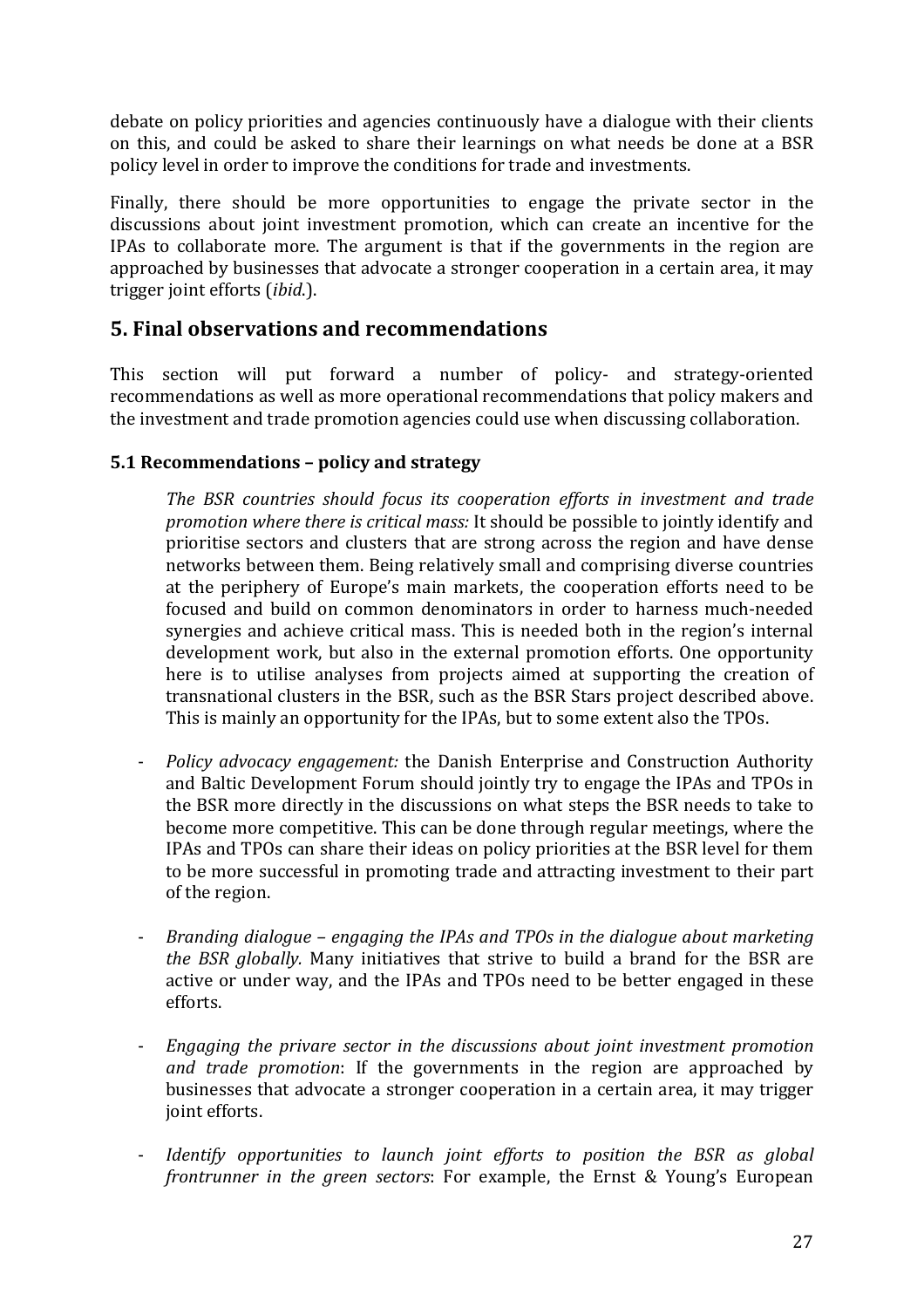Attractiveness survey (2010) show that more than a third of Europe's business leaders, and fully half of those from Northern Europe, believe that in 2020 Europe will be the global leader in green technology and growth (followed by 18 % ranking "international leader in education" and 12 % ranking "R & D hotspot"). This sentiment is mirrored in the figures; investments into green business projects are in 2010 up 44 % compared to 2008. In 2009, France and the UK attracted most of these investments. However, in terms of perception, the BSR may have a head start: several of the region's countries are perceived to belong to a group of world frontrunners. The Global Green Economy Index, measuring national green reputations, ranks Germany as demonstrating the strongest green leadership, anchored by its dominant market share in clean technology exports, followed by Denmark and Sweden (Tamanini, 2010).

- *Collaborative efforts to support SMEs to invest: There is also a case for better and* more systematic bilateral collaboration between one country's TPO and another country's IPA. As discussed above, the collaboration between trade and investment agencies in the region is usually of an ad-hoc character. This concerns especially when it comes to assisting SMEs, and there are probably opportunities for joint efforts to help SMEs export and invest abroad. According to UNCTAD, a growing number of SMEs are investing abroad, and many small-scale investors are already exporters with some international experience. As has been discussed above, trade is sometimes preceding investments, and firms that are exporters today can become investors tomorrow. SMEs often invest in export-supporting activities and, most importantly in the BSR case, in their geographical vicinities. It is probable that these smaller investors face greater challenges than larger investors as a consequence of limited financial and human resources. Hence, SMEs could particularly benefit from collaboration between trade and investment bodies in the BSR.
- There should be opportunities for co-location of foreign offices in some market to *achieve information synergies and cost-saving*: An example to be inspired by can be the Scandinavian Tourist Board in Asia-Pacific, which has joint offices in Tokyo and Beijing and the Scandinavian Tourist Board in New York, which colocates offices of the five Nordic countries. Also the co-location of the five Nordic embassies in Berlin is a well-functioning example.
- As many of the EU Member States in the BSR currently is modifying their EU funding programmes to better reflect the objectives of the EUSBSR, the Danish Enterprise!and!Construction!Authority!should!*encourage'the'Member'States'take'* into account the needs of trade and investment promotion agencies.
- TPOs in one BSR country can serve firms from other BSR countries: As far as trade promotion is concerned, there should be more opportunities for national TPOs to also assist firms of the BSR countries, as discussed above. As many national TPOs sometimes are not allowed to service firms from other countries, changes are needed at the national policy level of the BSR member states.
- \_ The! *European' Commission should' tailor' the' next' generation' of' funding' programmes (maybe especially the Territorial Co-operation programmes*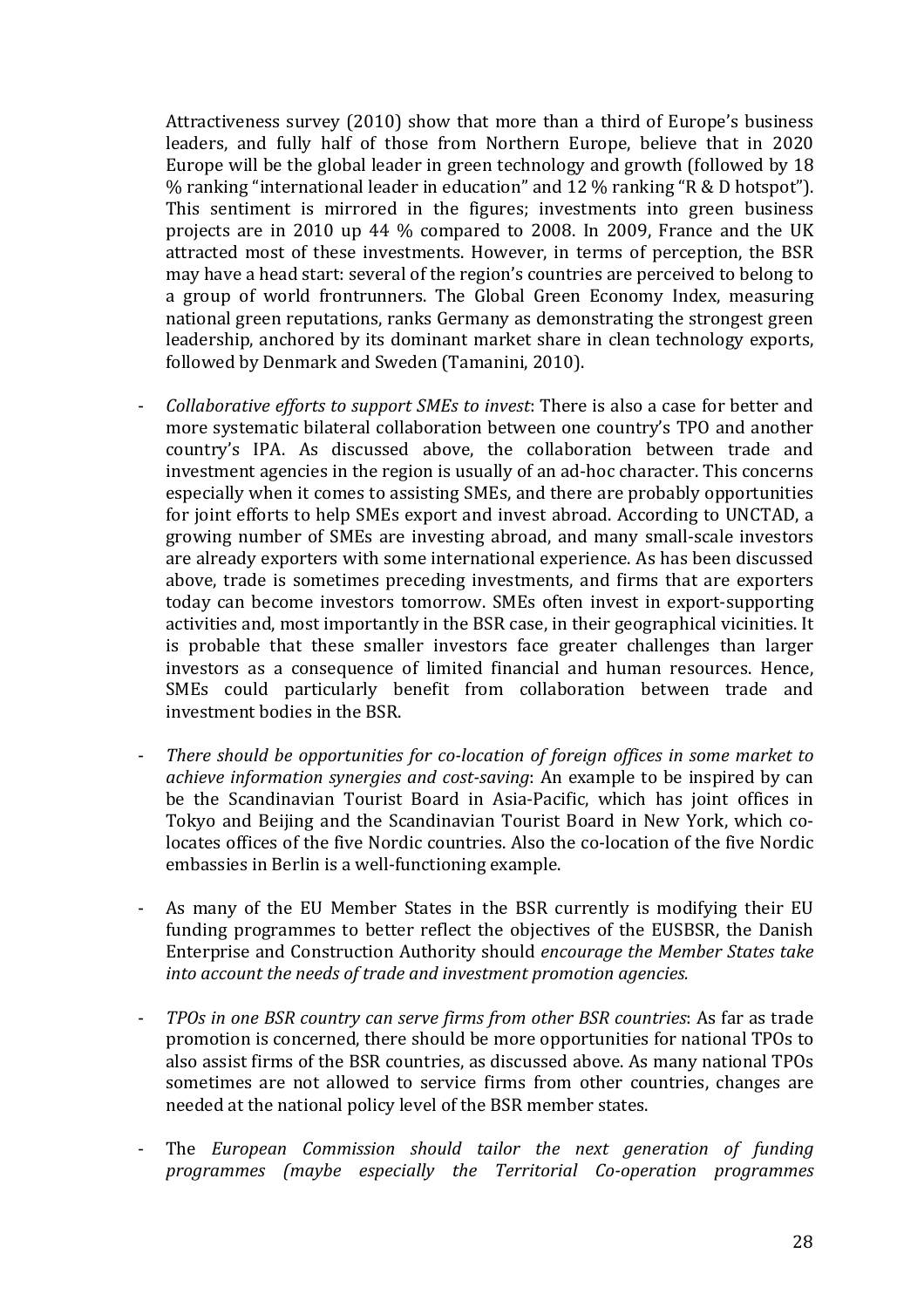("INTERREG")) to better suit the needs of trade and investment promotion agencies. As this report has discussed, investment and trade promotion are so-called public goods and there is in many cases competition between countries' investment and trade promotion agencies, creating little institutional and political incentives for national agencies to cooperate with other countries' agencies. Hence, funding programmes need to be tailored so as to provide a platform on which cooperation can take place. As it has been recorded that many of the agencies in the BSR see each other as competitors and that previous efforts, such as BIPA, has failed because a lack of sustainable financing and competition for clients, there is a need to create a neutral platform that take these obstacles to cooperation into account. EU funded projects employing a mix of both EU and national fund could help alleviate these challenges.

#### **5.2 Operational recommendations**

- The Danish Enterprise and Construction Authority is recommended to invite the ministries of the region in charge of trade and investment promotion (usually ministries of foreign affairs or ministries of economy) to a meeting, where practical collaboration can be discussed.
- Along the same lines, the Danish Enterprise and Construction Authority should together with relevant actors, such as Baltic Development Forum, invite the heads of the investment and trade agencies in the BSR to discuss practical collaboration.
- Collaboration to increase efficiency of operations could be a way forward to overcome the lack of institutional incentives for collaboration mentioned above. For example, sharing resources in non-competitive areas of operations, such as benchmarking and jointly developing impact assessment tools could be areas that could benefit the work of the agencies and help them to do their job more effectively, without affecting competition for investors too much.
- One concrete way to initiate a practical cooperation on an equal footing between the IPAs/TPOs in the region could be to apply for financial support from the Nordic-Baltic mobility programme for public administration. The programme gives financial support to civil servants and other staff in the public sector to carry out, for example, study visits, training or networking activities.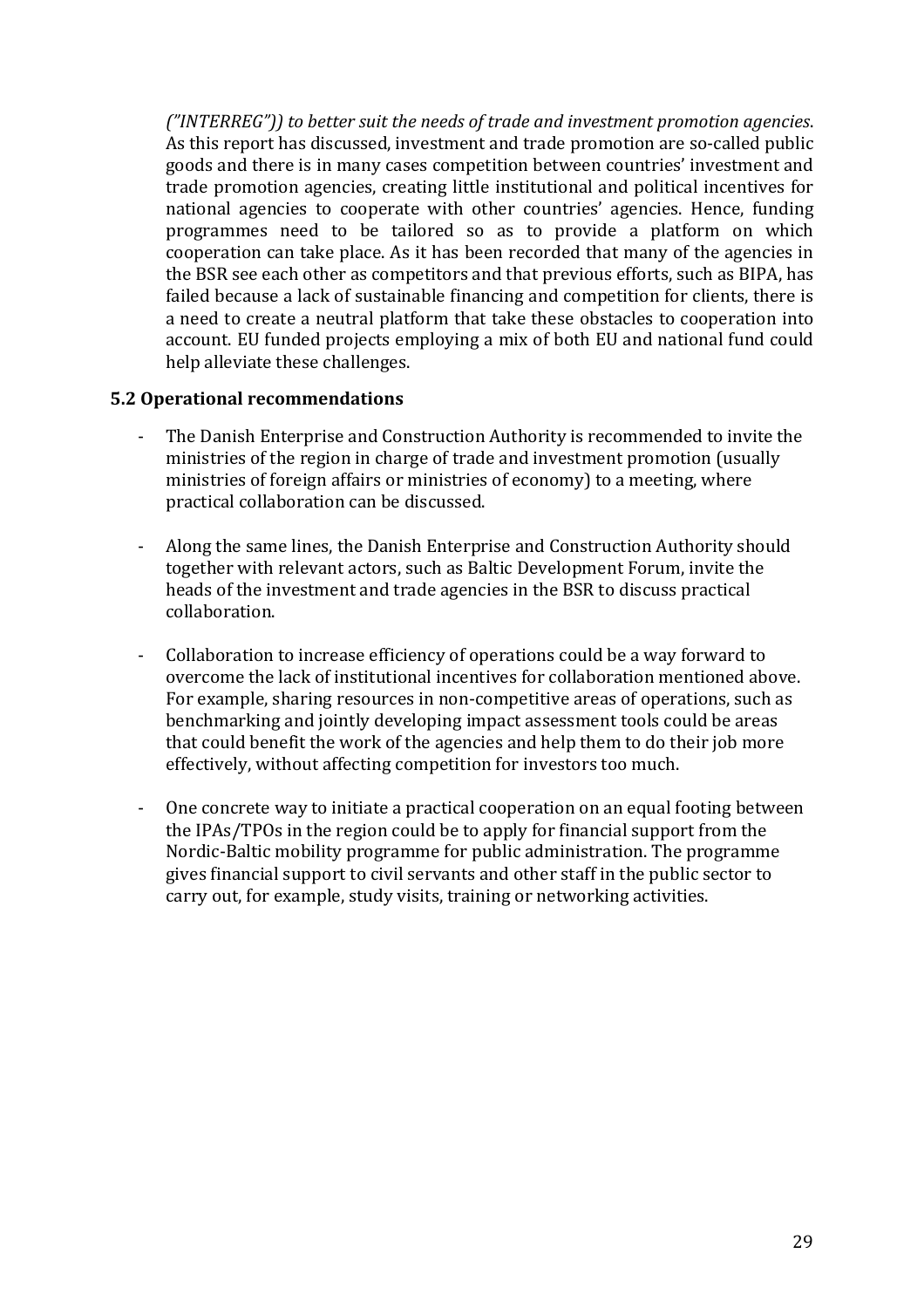## **Sources:!**

Andersson, M. and Ekman, P. (2011), "Business incentives in place branding", paper presented!at!*2nd'International'Place'Branding'Conference:'Branding'cities'–'the'search'for' place identity*, Cámara de Comercio de Bogotá, Bogotá, Colombia, 20-22 January 2011.

Anholt, S. (2005), "Some important distinctions in place branding", *Place Branding*, Vol. 1 No. 2, pp. 116-21.

Duggan, S. (2000), "Sticky locations", *Locum Destination Review*, No. 2.

Ernst & Young (2010), "Waking up to the new economy", 2010 European attractiveness survey, available at http://www.ey.com/GL/en/Issues/Business-environment/2010-European-attractiveness-survey (accessed 31 January 2011).

European Commission (2010) "Alignement of funding", Annex 2 to Annual Report: the implementation of the EU Strategy for the Baltic Sea Region

European Commission (2010), Action Plan for the European Union Strategy for the Baltic Sea Region, Staff Working Document, December 2010 version, SEC(2009) 712/2'

Fabry, N. and Zeghni, S. (2006) "How former communist countries of Europe may attract inward foreign direct investment? A matter of institutions", *Communist and Post-Communist Studies, Vol. 39, No. 2, pp. 201-219.* 

Florida, R. (2002), *The Rise of the Creative Class And How it's Transforming Work, Leisure, Community and Everyday Life*, Basic Books, New York, NY.

Hausmann, R., and Rodrik, D. (2003), "Economic Development as Self Discovery", *Journal of Development Economics*, Vol. 72, No. 2, pp. 603-633.

ISO/ITC (2010), "Building linkages for export success: Trade Promotion Organizations and National Standards Bodies working together", International Organization for Standardization (ISO) and International Trade Centre (ITC), Geneva, Switzerland.

Jacobsen, P.B. (2009) "Investor-based place brand equity: A theoretical framework", *Journal of Place Management and Development*, Vol. 2, No 1. pp. 70–84.

Ketels, C. and Sölvell, Ö. (2005) *State of the Region Report 2005: Competitiveness and Cooperation in the Baltic Sea Region,* Baltic Development Forum, Copenhagen.

Ketels, C. (2008) *State of the Region Report 2008: Sustaining growth at the Top of Europe*, Baltic Development Forum, Copenhagen.

Ketels C., 2009 *State of the Region Report 2009: Boosting the Top of Europe*, Baltic Development Forum, Copenhagen.

Ketels C., (2010) *State of the Region Report 2010: The Top of Europe Recovering: Regional* Lessons from a Global Crisis, Baltic Development Forum, Copenhagen.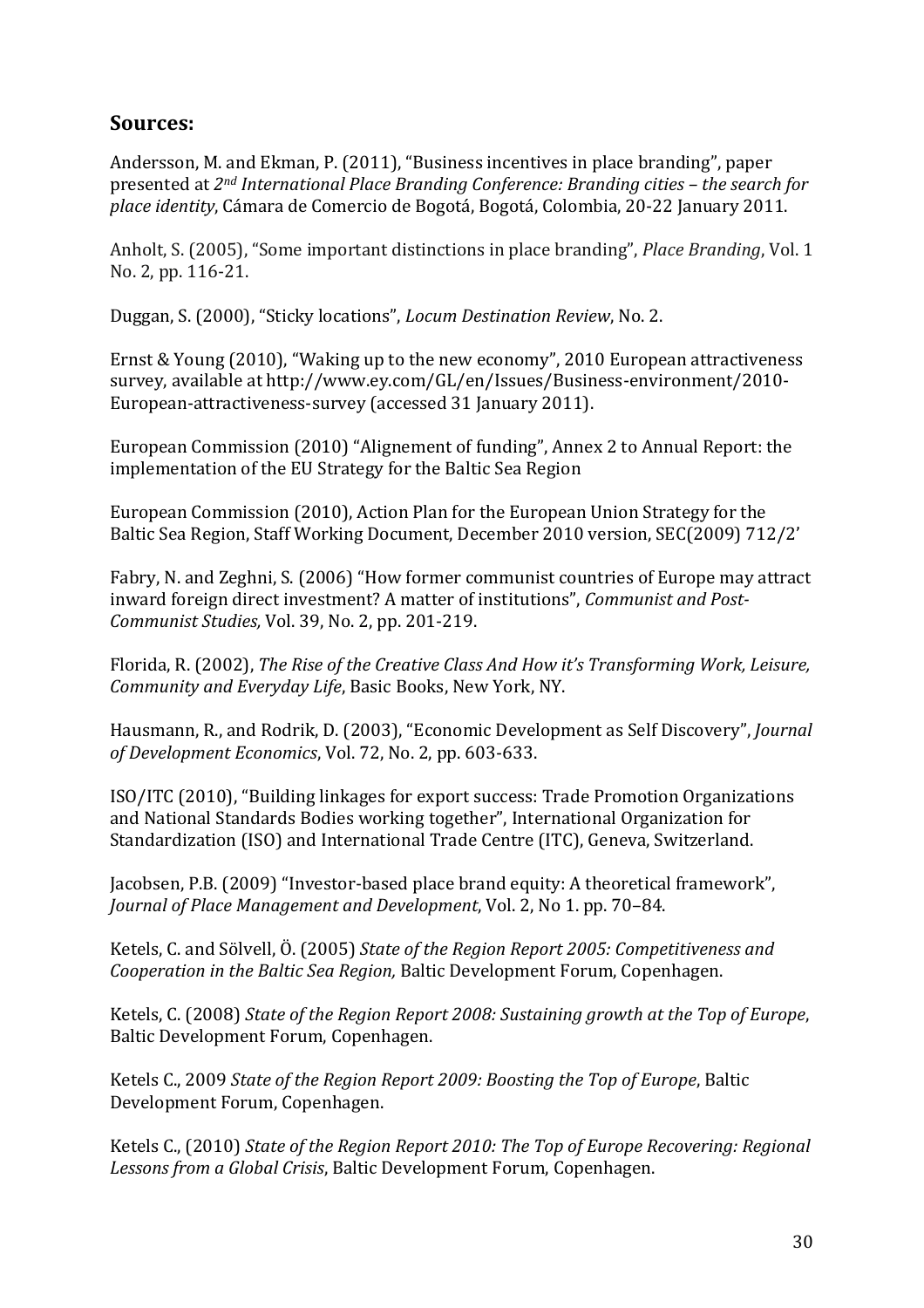Kotler, P. and Gertner, D. (2002) "Country as brand, product, and beyond: A place marketing and brand management perspective", *Journal of Brand Management*, Vol. 9, No. 4–5, pp. 249–261.

Kotilainen, M. and Nikula, N. (2010) "Why do firms invest in the Baltic Sea Region?", Discussion Papers no. 1229. The Research Institute of the Finnish Economy

Lederman, D., Olarreaga, M., Payton, L. (2006) "Export Promotion Agencies: What works and what does not", Trade Note 30, available at: http://siteresources.worldbank.org/INTRANETTRADE/Resources/239054\_ 1126812419270/Trade Note30.pdf (accessed 30 January 2011).

Liuhto, K. (2005). A Common Baltic Sea Investment Agency Could Attract New Capital into the Region, *Baltic Rim Economies: Bimonthly review*, 2/2005, Pan-European Institute.

Morisset J. and Andrews-Johnson, K. (2004) "The Effectiveness of Promotion Agencies at Attracting Foreign Direct Investment", occasional paper 16, Foreign Investment Advisory Service, Washington DC, available at: http://rru.worldbank.org/Documents/PapersLinks/2545.pdf (accessed 29 January 2011).

Nygård Skalman, K. and Wise, E. in Ketels, C. (2009), "Implementing the EU Baltic Sea Region strategy: the perspective from VINNOVA", in *State of the Region Report 2009: Boosting the Top of Europe*, Baltic Development Forum, Copenhagen.

Papadopoulos, N. and Heslop, L. (2002), "Country equity and country branding: problems!and!prospects",!*Journal'of'Brand'Management,*!Vol.!9!Nos!4/5,!pp.!294\_314.

Pearce, R. and Papanastassiou, M. (1996), *The technological competitiveness of Japanese multinationals: the European dimension*, the University of Michigan press, Ann Arbour, USA.

Ryan, C. and Zahra, A. (2005) "The political challenge: the case of New Zealand's tourism organizations", in Morgan, N. J., Pritchard, A. and Pride, R. (Eds.) *Destination Branding: Creating the Unique Destination Branding Proposition*, Elsevier Butterworth-Heinemann, Oxford, UK.

Szondi, G. (2007), "The role and challenges of country branding in transition countries: the Central and Eastern European experience", *Place Branding and Public Diplomacy*, Vol. 3 No. 1, pp. 8-20.

Tamanini, J. (2010), "The 1st Global Green Economy Index - A Project Measuring National Green Reputations", available at http://www.dualcitizeninc.com/ggei2010.pdf (accessed 25 October, 2010).

Treleaven, J. (2006) "Innovations in Export Strategy: Export Strategy and the Role of the National Trade Promotion Organization", Position Paper, International Trade Centre, Geneva, available at http://www.intracen.org/wedf/ef2006/National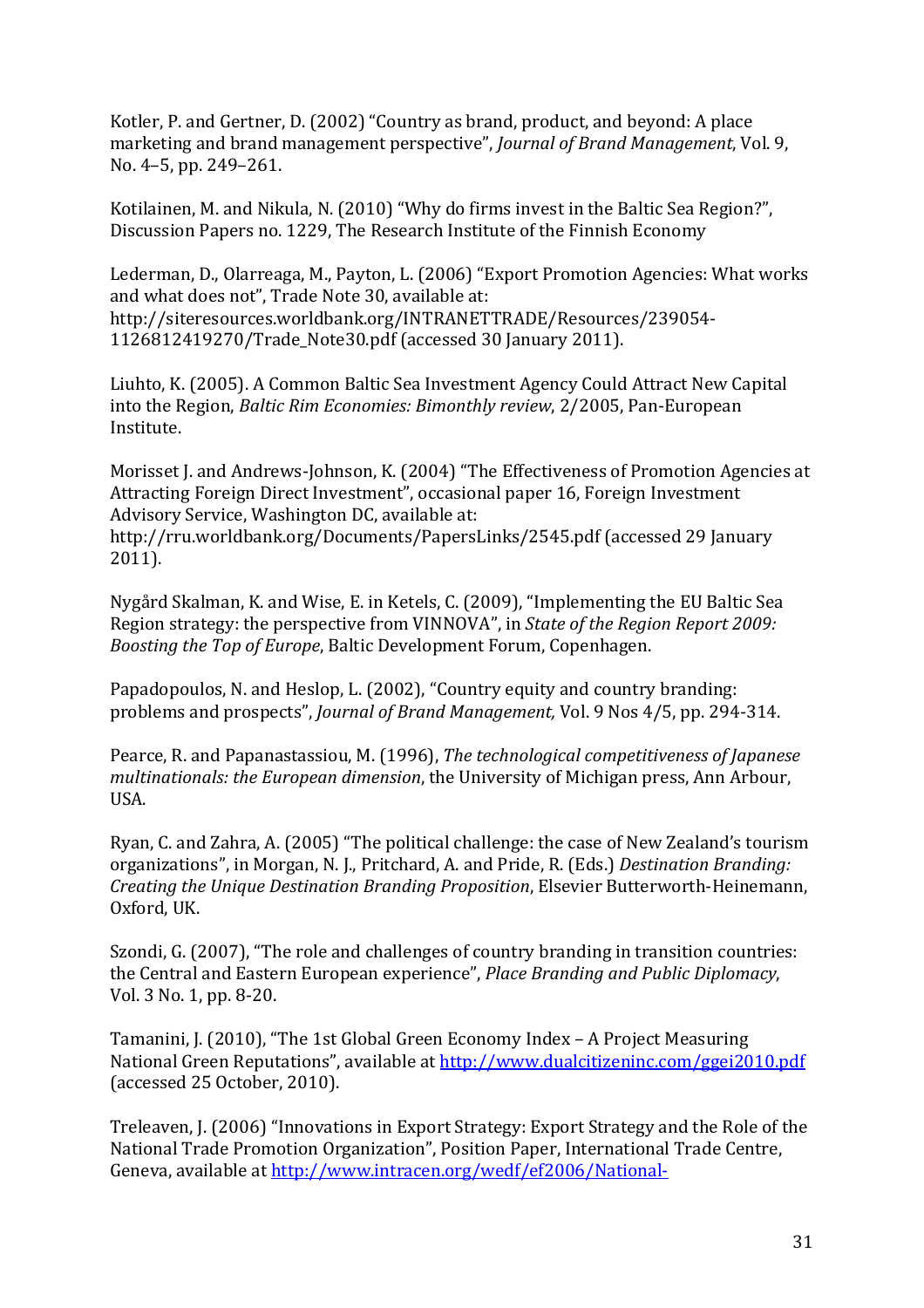TPOs/IES TPO\_PositionPaper.pdf (accessed 3 February 2011)

UNCTAD (2008), "Investment Promotion Agencies as Policy Advocates", Investment Advisory Series, Series A, number 2, United Nations Conference on Trade and Development, New York and Geneva

UNCTAD (2009), "Promoting investment and trade: Practises and issues", Investment Advisory Series, Series A, number 4, United Nations Conference on Trade and Development, New York and Geneva

van de Laar, M. and de Neubourg, C. (2002), "Emotions and foreign direct investment: a theoretical and empirical exploration", *Management International Review*, Vol. 46 No. 2. pp. 207-33.

Wells, L.T. Jr and Wint, A.G. (2000), "Marketing a country: promotion as a tool for attracting foreign investment", occasional paper 13, Foreign Investment Advisory Service, Washington, DC, available at: www-wds.worldbank.org/servlet/WDSContent Server/WDSP/IB/2000/05/25/000094946\_00051005302185/Rendered/PDF/multi\_p age.pdf (accessed 8 December 2010).

Young, C. (2005) "Place marketing for foreign direct investment in Central and Eastern Europe", in Turnock, D. (ed) *Foreign Direct Investment and Regional Development in East* Central Europe and the Former Soviet Union, Ashgate, Aldershot, UK.

#### **Interviews:**

Tuomo Airaksinen, CEO, Invest in Finland, telephone interview on 25 February 2011.

Anna Bykowska and Janusz Buliński, Senior Specialists, Information Division of the Economic Information Department, Polish Information and Foreign Investment Agency (PAIiIZ) telephone interview on 1 March 2011.

Steen Donner, Managing Director, Copenhagen Capacity, telephone interview on 1 February 2011.

Mats Hellström, Senior Adviser, Magnusson Law, Former Minister of Foreign Trade, European Affairs and Agriculture of Sweden, former Ambassador to Germany, telephone interview on 7 February 2011.

Hans Jeppson, consultant, former State Secretary to the Minister for Foreign Trade, former Vice President, European Policy and Baltic Sea Region, Stockholm Chamber of Commerce, interview on 18 February 2011.

Krister Kalda, Director, Estonian Investment and Trade Agency, Enterprise Estonia, telephone interview on 1 March 2011

Marja Kahra, CEO, Finish-Swedish Chamber of Commerce, representative in Sweden of Finpro, telephone interview on 24 February 2011.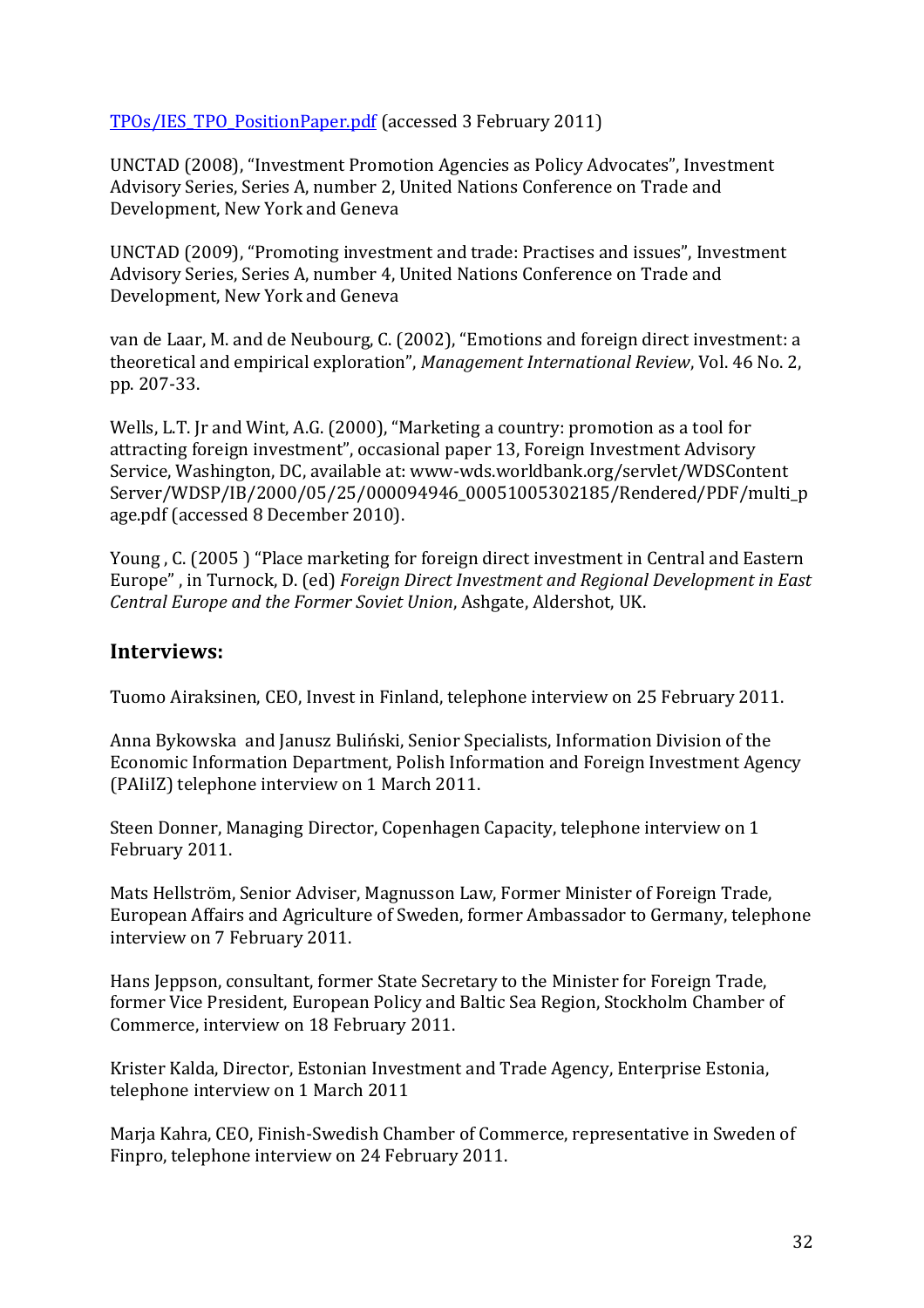Christian Ketels, Dr., Principal Associate, Institute for Strategy and Competitiveness, Harvard Business School, email interview, 12 May 2011

Kari Liuhto Professor in International Business, Director of the Pan-European Institute, Turku School of Economics, telephone interview on 3 February 2011.

Mantas Nocius, Managing Director, INVEST LITHUANIA, telephone interview on 1 February 2011.

Johan Snellman, Director, Business Analysis and Information, former Head of the "Marketplace Baltic Region" initiative between 2003-2005, Swedish Trade Council, telephone interview on 2 February 2011.

Börje Svanborg, Vice President Regional Cooperation, Invest Sweden, telephone interview on 3 February.

Per Tryding, Dr., Secretary General, Baltic Sea Chambers of Commerce Association (BCCA), Deputy CEO, Chamber of Commerce and Industry of Southern Sweden, telephone interview on 17 January.

Mantas Zalatorius, Head of Region Baltic States, Vice President Central and Eastern Europé, Swedish Trade Council, telephone interview on 1 March 2011.

Alf Vanags, Director, Baltic International Centre for Economic Policy Studies (BICEPS), former project partner in the BaltMet Invest project, telephone interview on 17 January.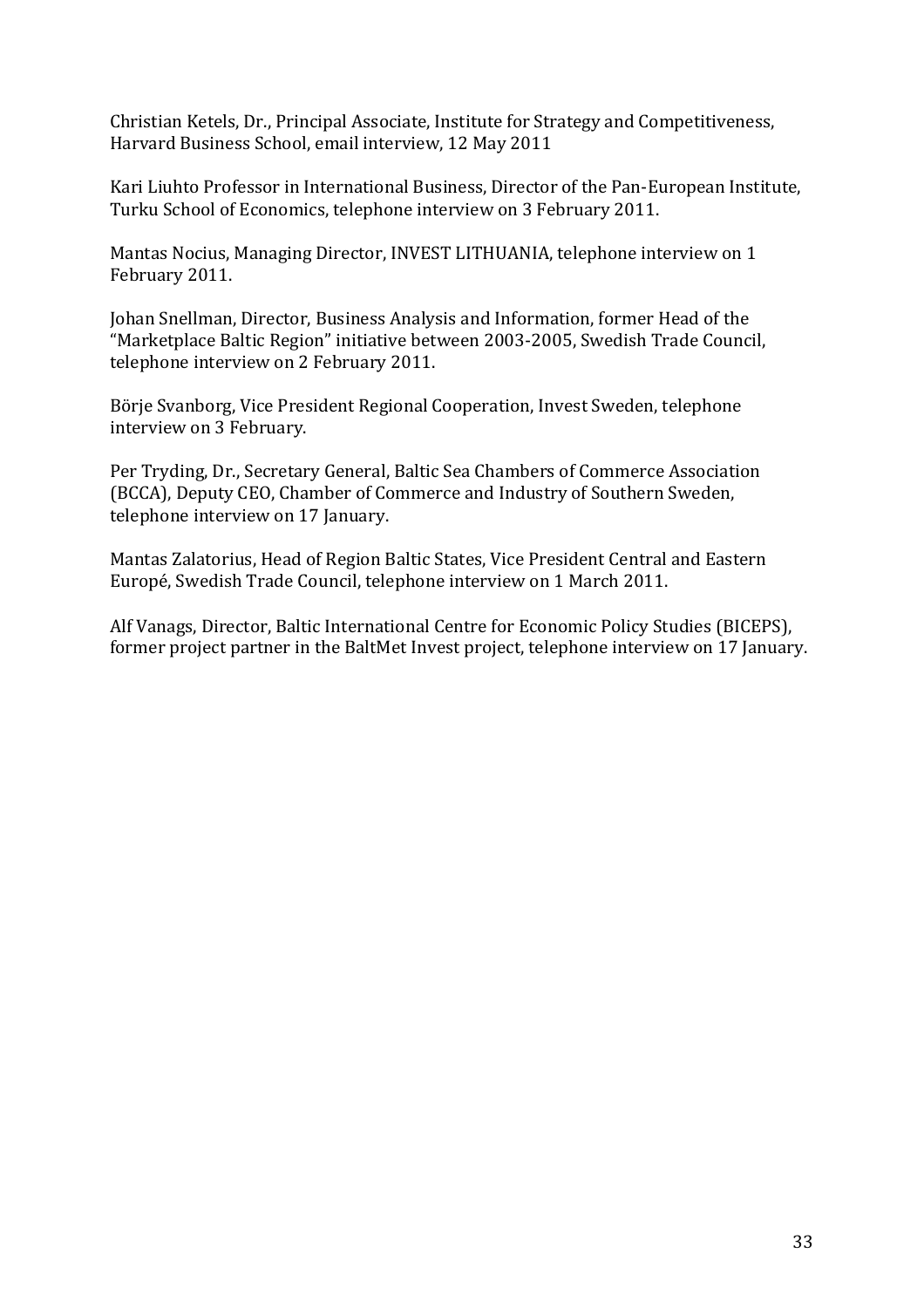## **Acknowledgements**

The authors would like to thank the interviewees for this report. A special thanks goes to Dr. Christian Ketels, Harvard Business School, Mats Hellström, Magnusson Law and fmr. Minister of Foreign Trade of Sweden and Hans Brask, Baltic Development Forum, for reading the report and giving valuable feedback.

## **About!Baltic!Development!Forum!**

Baltic Development Forum (BDF) is an independent non-profit networking organisation with members and partners from governments, major cities, large companies, business associations, institutional investors and research and media institutions in the Baltic Sea Region.

As the leading high-level and agenda-setting networking organisation in Northern Europe with a network of more than 6 000 decision makers, we facilitate and develop new initiatives, partnerships and international links to stimulate growth, innovation and competitiveness in the Baltic Sea Region and its 11 dynamic countries. We seek to develop the Baltic Sea Region as a global centre of excellence and establish the Region internationally as a strong and attractive place brand.

Uffe Ellemann-Jensen, Minister for Foreign Affairs of Denmark 1982-1993, chairs Baltic Development Forum. Mr. Ellemann-Jensen is co-founder of Baltic Development Forum and the Council of the Baltic Sea States.

## **About Tendensor AB**

Tendensor (formerly Geobrands) is a Sweden-based consultancy, specialising in place branding, destination marketing, internationalisation and investment promotion. We focus on helping cities, regions, countries and corporations to clarify the image, develop attractiveness, differentiate and find new markets.

Regarded as the leading place-branding consultancy in Sweden, Tendensor has over the past eight years managed a large number of place-branding projects and processes for cities, regions, tourism destinations and business clusters, measured the image of a multitude of places with our Attractiveness Index, and organised training courses for more than 800 "place managers". Our innovative research and development projects have received a lot of attention and acclaim both in Sweden and internationally, and they have been presented to policymakers in national, regional and city governments and at international academic conferences.